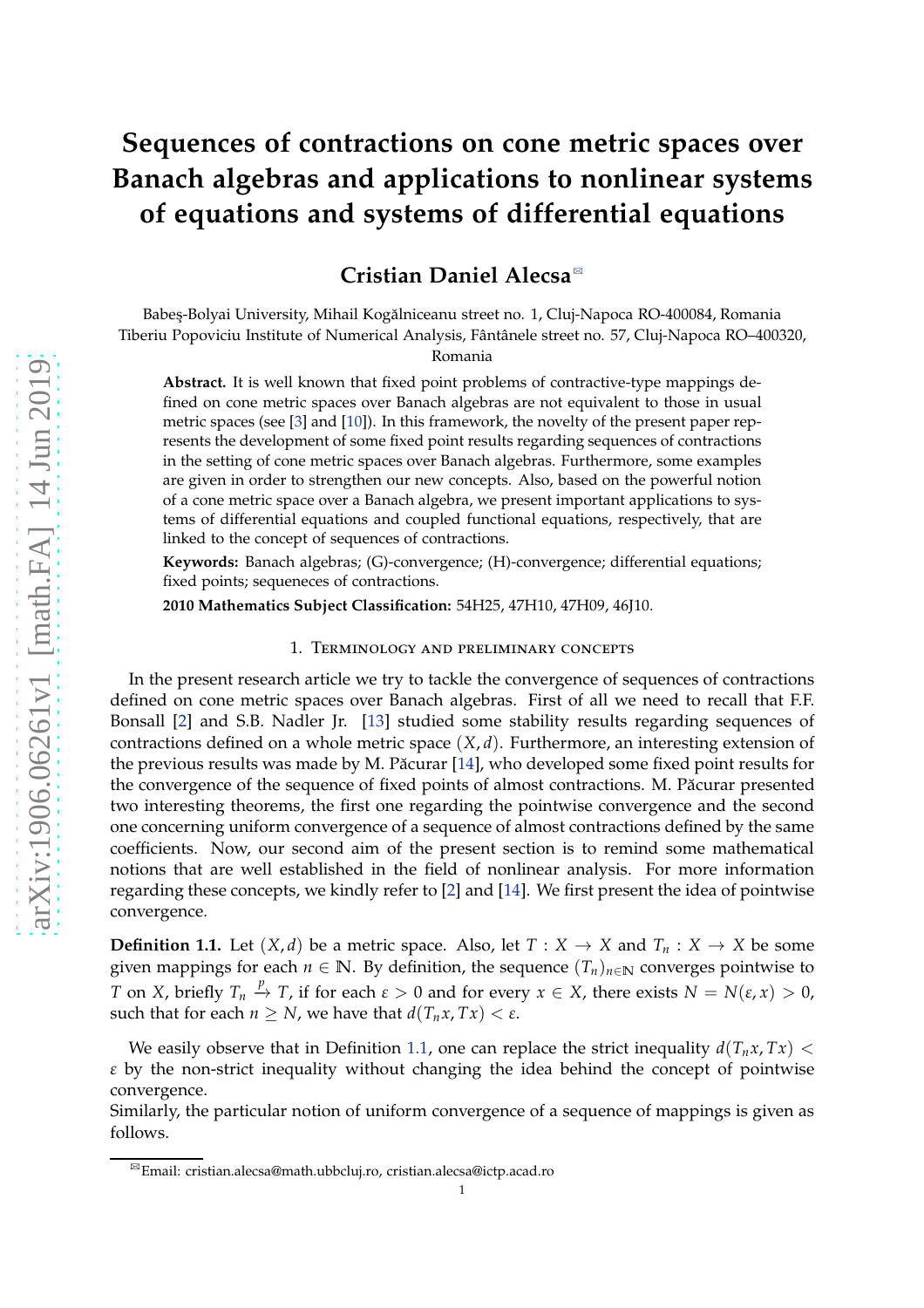**Definition 1.2.** Let  $(X, d)$  be a metric space. Also, let  $T : X \to X$  and  $T_n : X \to X$  be some given mappings for each  $n \in \mathbb{N}$ . By definition, the sequence  $(T_n)_{n \in \mathbb{N}}$  converges uniformly to *T* on *X*, briefly  $T_n \stackrel{u}{\to} T$ , if for each  $\varepsilon > 0$ , there exists  $N = N(\varepsilon) > 0$ , such that for each  $n \ge N$ and for every  $x \in X$ , one has the following :  $d(T_n x, Tx) < \varepsilon$ .

Also, for a family of mappings we can briefly recall the fundamental notions of equicontinuity and uniform equicontinuity, respectively.

**Definition 1.3.** Let  $(X, d)$  be a metric space and  $T_n : X \to X$  be some given mappings, for every  $n \in \mathbb{N}$ . The family  $(T_n)_{n \in \mathbb{N}}$  is called equicontinuous if and only if for every  $\varepsilon > 0$  and for each  $x \in X$ , there exists  $\delta = \delta(\epsilon, x) > 0$ , such that for every  $y \in X$  satisfying  $d(x, y) < \delta$ , one has that *d*(*Tnx*, *Tny*) < *ε*.

Now, regarding uniform equicontinuity of a family of operators, we employ the following definition.

**Definition 1.4.** Let  $(X, d)$  be a metric space and  $T_n : X \to X$  be some given mappings, for every  $n \in \mathbb{N}$ . The family  $(T_n)_{n \in \mathbb{N}}$  is called uniformly equicontinuous if and only if for every *ε* > 0, there exists *δ* = *δ*(*ε*) > 0, such that for every *x* and *y* in *X*, satisfying *d*(*x*, *y*) < *δ*, one has that  $d(T_n x, T_n y) < \varepsilon$ .

As before, one can easily replace the strict inequality with the non-strict one, such that the two definitions are equivalent to each other.

Now, it is time to remind that the starting point of the present research article is the paper of L. Barbet and K. Nachi. According to [\[1\]](#page-25-5), the authors considered some fixed point results regarding the convergence of fixed points of contraction mappings in the regular setting of a metric space  $(X, d)$ . The novelty of the already mentioned paper consists on redefining pointwise and uniform convergence, respectively, but for operators defined on subsets of the whole space and not on the entire metric space (*X*, *d*). Pointwise convergence was generalized by *G*-convergence and uniform convergence was extended as *H*-convergence. For the sake of completeness, we recall these two notions here.

**Definition 1.5.** Let  $(X, d)$  be a metric space and  $X_n$  be nonempty subsets of *X*, for each  $n \in \mathbb{N}$ . Let  $T_n: X_n \to X$  for every  $n \in \mathbb{N}$  and  $T_\infty: X_\infty \to X$  be some given mappings. By definition *T*<sub>∞</sub> is the *G*-limit mapping of the sequence  $(T_n)_{n \in \mathbb{N}}$ , whenever  $(T_n)_{n \in \mathbb{N}}$  satisfies property  $(G)$ , i.e.

$$
(G): \forall x \in X_{\infty}, \exists (x_n)_{n \in \mathbb{N}} \in \prod_{n \in \mathbb{N}} X_n
$$
, s.t.  $x_n \to x$  and  $T_n x_n \to T_{\infty} x$ .

Regarding the generalization of uniform convergence for mappings that are not defined on the whole metric space, we remind the following concept from [\[1\]](#page-25-5).

**Definition 1.6.** Let  $(X, d)$  be a metric space and  $X_n$  be nonempty subsets of *X*, for each  $n \in \mathbb{N}$ . Let  $T_n: X_n \to X$  for every  $n \in \mathbb{N}$  and  $T_\infty: X_\infty \to X$  be some given mappings. By definition *T*<sub>∞</sub> is the *H*-limit mapping of the sequence  $(T_n)_{n \in \mathbb{N}}$ , whenever  $(T_n)_{n \in \mathbb{N}}$  satisfies property  $(H)$ , i.e.

$$
(H): \forall (x_n)_{n\in\mathbb{N}}\in\prod_{n\in\mathbb{N}}X_n,\exists (y_n)_{n\in\mathbb{N}}\subset X_\infty,\text{ s.t. }d(x_n,y_n)\to 0\text{ and }d(T_nx_n,T_\infty y_n)\to 0.
$$

Now, since we have reminded the basic concepts crucially important in our fixed point analysis, we make the following remark that in Theorem 2 from [\[1\]](#page-25-5) and in Theorem 1 from [\[13\]](#page-25-3), the authors considered the contractions to be defined on a metric space and on subset of a metric space, respectively. Moreover, they have supposed that the contractions have at least a fixed point. On the other hand, M. Păcurar in  $[14]$  considered that the almost contractions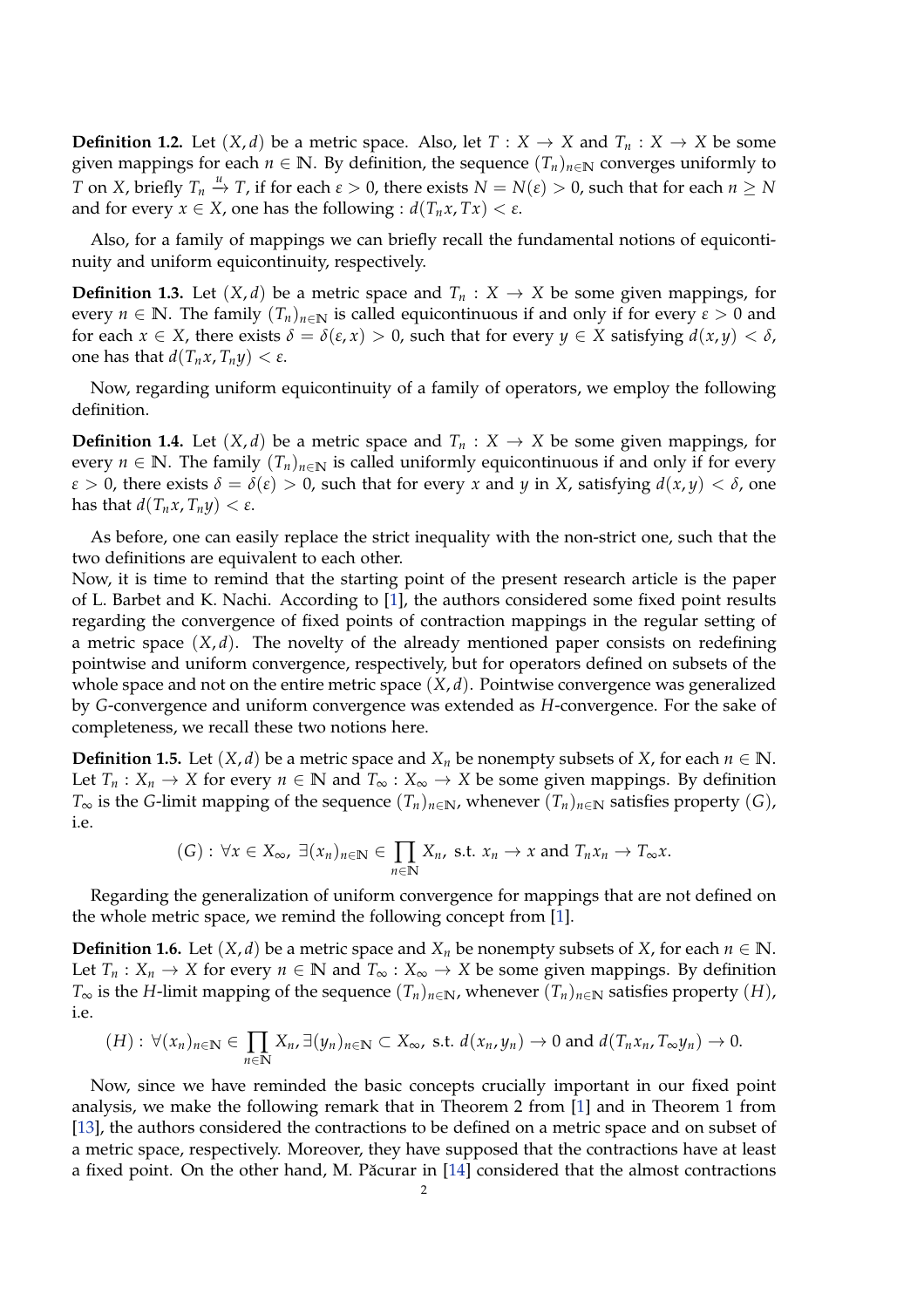were defined on a complete metric space and, in this case, each of them have a unique fixed point. For this, see This means that in our case it is of no importance if we consider or not the completeness of the cone metric space over the given Banach algebra. Similarly, in [Theorem 2] of Nadler's article, that author considered the pointwise convergence of a sequence of fixed points under the assumption that the contractions are defined on a locally compact metric space  $(X, d)$ . Additionally, in [\[14\]](#page-25-4), M. Păcurar extended this result for the case of almost contractions that are defined on a complete metric space, because these mappings are not continuous so it is not properly to talk about the equicontinuity of a family of almost contractions. For this, see the observation made by M. Păcurar before Theorem 2.6 in [\[14\]](#page-25-4). So, in our framework of a cone metric space over a Banach algebra, it is of no loss to employ the analysis of M. Păcurar when dealing with the completeness of such a space. Finally, for other interesting results concerning the stability of fixed points in 2-metric spaces, stability of fixed points for sequences of (*ψ*, *φ*)-weakly contractive mappings and mappings defined on an usual metric space, we let the reader follow [\[11\]](#page-25-6), [\[12\]](#page-25-7) and [\[16\]](#page-25-8), respectively.

Now, it is time to move our focus to some articles regarding fixed point results in the setting of cone metric spaces over Banach algebras. It is well known that the fixed point theorems of contractive-type mappings defined on cone metric spaces are similar to those of the usual metric spaces, if the underlying cone is normal. These type of fixed point results were introduced in [\[6\]](#page-25-9). On the other hand, H. Liu and S. Xu [\[10\]](#page-25-1) introduced the concept of cone metric spaces with Banach algebras in order to study fixed point results, replacing Banach spaces by Banach algebras and they gave an example in order to show that the fixed point results defined on this kind of spaces are non-equivalent to that of usual metric spaces. Furthermore, S. Xu and S. Radenović [\[17\]](#page-25-10) considered mappings defined on cone metric spaces over Banach algebras but one solid cones, without the usual assumption of normality. An interesting generalization was made by H. Huang and S. Radenović [\[4\]](#page-25-11), considering cone *b*-metric spaces over Banach algebras. They have studied common fixed points of generalized Lipschitz mappings. Also, P. Yan et. al. [\[18\]](#page-25-12) developed coupled fixed point theorems for mappings in the setting of cone metric spaces. Finally, the idea of replacing the Banach space by a Banach algebra was motivated by [\[7\]](#page-25-13) and [\[8\]](#page-25-14) in which some remarks about the connection between fixed point theorems for different mappings and in the case of usual normal cones of Banach spaces and usual metric spaces was given. Recently, in [\[3\]](#page-25-0), Huang et. al. studied some topological properties regarding cone metric spaces over Banach algebras. Also, they have studied some key concepts like T-stability and well-posedness regarding fixed point problems in these abstract spaces.

Now, at the end of this section, we are ready to review some necessary concepts and theorems regarding cone metric spaces over Banach algebras.

Now, considering A to be a Banach algebra with zero element  $\theta \in A$  and unit element  $e \in A$ , we recall the notion of a cone from [\[9\]](#page-25-15).

**Definition 1.7.** A nonempty closed subset *P* of A is called a cone if the following conditions hold :

> (*P*1) *θ* and *e* are in *P*, (*P*2) *αP* + *βP* ⊂ *P*, for every *α*, *β* ≥ 0,  $(P3)$   $P^2 \subseteq P$ ,  $(P4)$   $P \cap (-P) = \{\theta\}.$

Furthermore, we recall that *P* is called a solid cone if  $int(P) \neq \emptyset$ , where  $int(P)$  represent the topological interior of the set *P*. Now, as in [\[4\]](#page-25-11), one can define a partial ordering  $\prec$  with respect to the cone *P*, such as if *x* and *y* are in *A*, then  $x \leq y$  if and only if  $y - x \in P$ . Also,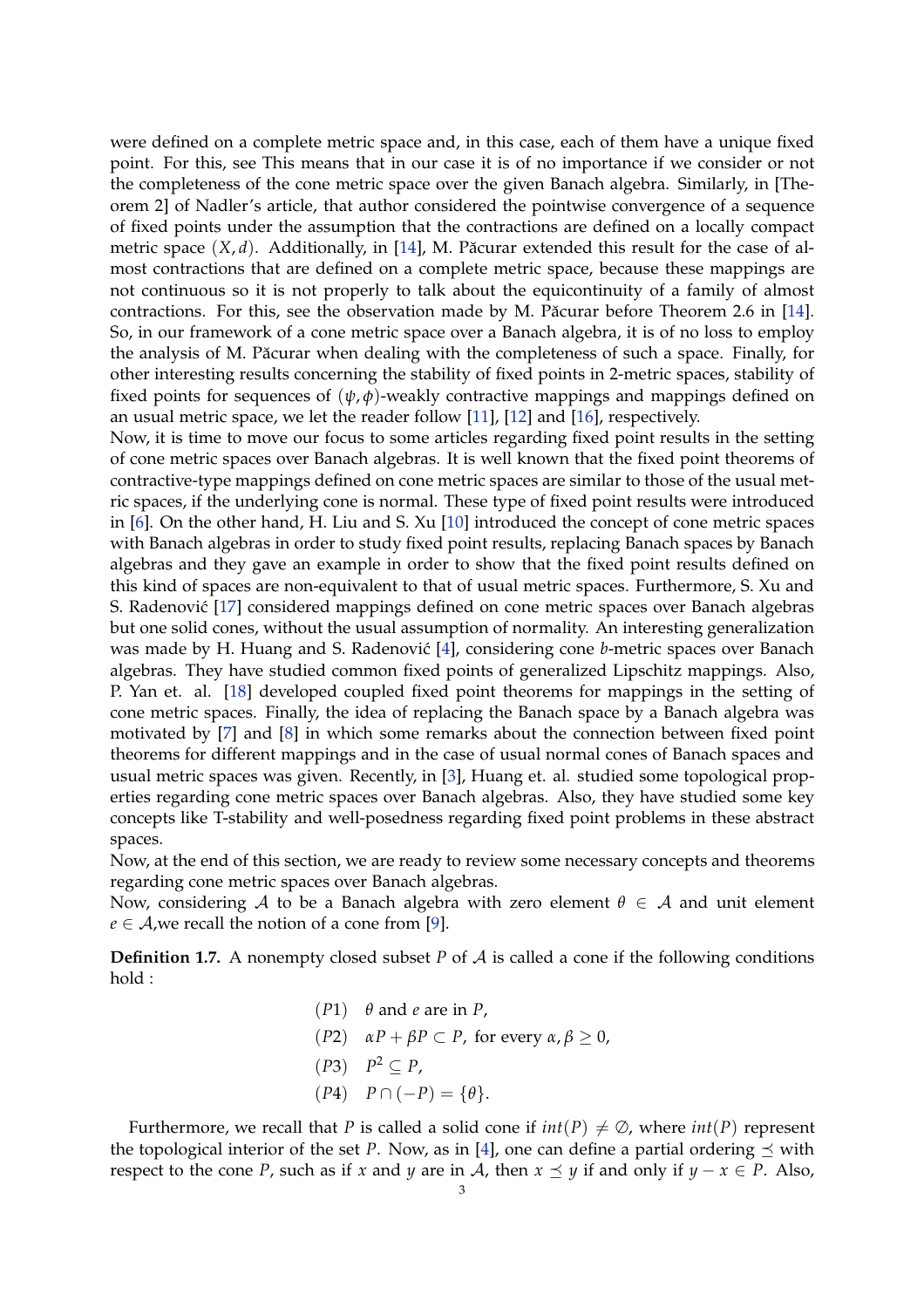we shall write  $x \prec y$  in order to specify that  $x \neq y$  and  $x \prec y$ . At the same time, for  $x, y \in A$ , we denote by *x*  $\ll$  *y* the fact that *y* − *x*  $\in$  *int*(*P*), based on the assumption that we will always suppose that the cone *P* is solid.

From Definition 1.6 of [\[9\]](#page-25-15) and Definition 1.1 of [\[10\]](#page-25-1), we introduce the well-known cone metric distances over the Banach algebra A and present some useful terminologies.

**Definition 1.8.** Let *X* be a nonempty set and  $d : X \times X \rightarrow A$  be a mapping that satisfies the following conditions :

- (*D*1)  $\theta \le d(x, y)$ , for each  $x, y \in X$ , and  $d(x, y) = \theta$  if and only if  $x = y$ ,
- (*D2*)  $d(x, y) = d(y, x)$ , for each  $x, y \in X$ ,
- (*D3*)  $d(x,y) \prec d(x,z) + d(z,y)$ , for every  $x, y, z \in X$ .

Then  $(X, d)$  is called a cone metric space over the Banach algebra A.

Furthermore, from [\[17\]](#page-25-10), we recall the following concepts.

<span id="page-3-0"></span>**Definition 1.9.** Let  $(X, d)$  be a complete cone metric space over the Banach algebra A. Also, let *x* be an element of *X* and  $(x_n)_{n\in\mathbb{N}}\subset X$  be given. Then, we have the following :

(*i*) (*x<sub>n</sub>*)*n*∈**N** converges to x, briefly  $\lim_{n\to\infty} x_n = x$ , if for every *c* ≫  $\theta$ , ∃*N* = *N*(*c*) > 0,

such that  $d(x_n, x) \ll c$ ,  $\forall n \geq N$ .

(*ii*) (*xn*)*n*∈**<sup>N</sup>** is a Cauchy sequence , if for every *c* ≫ *θ*, ∃*N* = *N*(*c*) > 0,

such that  $d(x_n, x_m) \ll c$ ,  $\forall n, m \ge N$ .

(*iii*) (*X*, *d*) is complete if each Cauchy sequence is convergent.

In Definition [1.9,](#page-3-0)  $c \gg \theta$  represent an useful notation for  $\theta \ll c$ , so it lies no confusion in the rest of the present article. Now, following the well-known Rudin's book of Functional Analysis [\[15\]](#page-25-16), for the sake of completeness, we recall the idea of the spectral radius of an element of the Banach algebra A.

**Lemma 1.10.** Let  $k \in A$  be a given element. Then, by definition we consider the spectral radius of k, *by*

$$
\rho(k) = \lim_{n \to \infty} ||k^n||^{\frac{1}{n}} = \inf_{n \ge 1} ||k^n||^{\frac{1}{n}}.
$$

*If*  $\lambda \in \mathbb{C}$  *and*  $\rho(k) < |\lambda|$ *, then the element*  $\lambda e - k$  *is invertible. Also, one has that :* 

$$
(\lambda e - k)^{-1} = \sum_{i=0}^{\infty} \frac{k^i}{\lambda^{i+1}}.
$$

Now, from [\[9\]](#page-25-15), we present some important properties regarding the spectral radius of an element of a Banach algebra A and some notions concerning the idea of a *c*-sequence, respectively.

<span id="page-3-1"></span>**Definition 1.11.** A sequence  $(d_n)_{n \in \mathbb{N}}$  from a Banach algebra A endowed with a solid cone P is called a *c*-sequence if and only if for every  $c \gg \theta$ , there exists  $N = N(c) \in \mathbb{N}$ , for which one has  $d_n \ll c$ , for each  $n > N$ .

Alternatively, it is easy to see that it is of no loss if we take  $n \geq N$  in the above definition. Moreover, one can use, as in the case of an usual metric space, alternative definitions such as the Proposition 3.2 from [\[17\]](#page-25-10) when the sequence  $(d_n)_{n\in\mathbb{N}}$  is from *P*. Also, we remind the fact that one can rewrite the definition of convergent sequences and Cauchy sequences respectively, using the Definition [1.11](#page-3-1) and Definition 1.8 from [\[9\]](#page-25-15).

Furthermore, we have the following properties that can be put together in a single lemma. Regarding these properties, one can follow [\[4\]](#page-25-11), [\[7\]](#page-25-13), [\[9\]](#page-25-15) and [\[17\]](#page-25-10).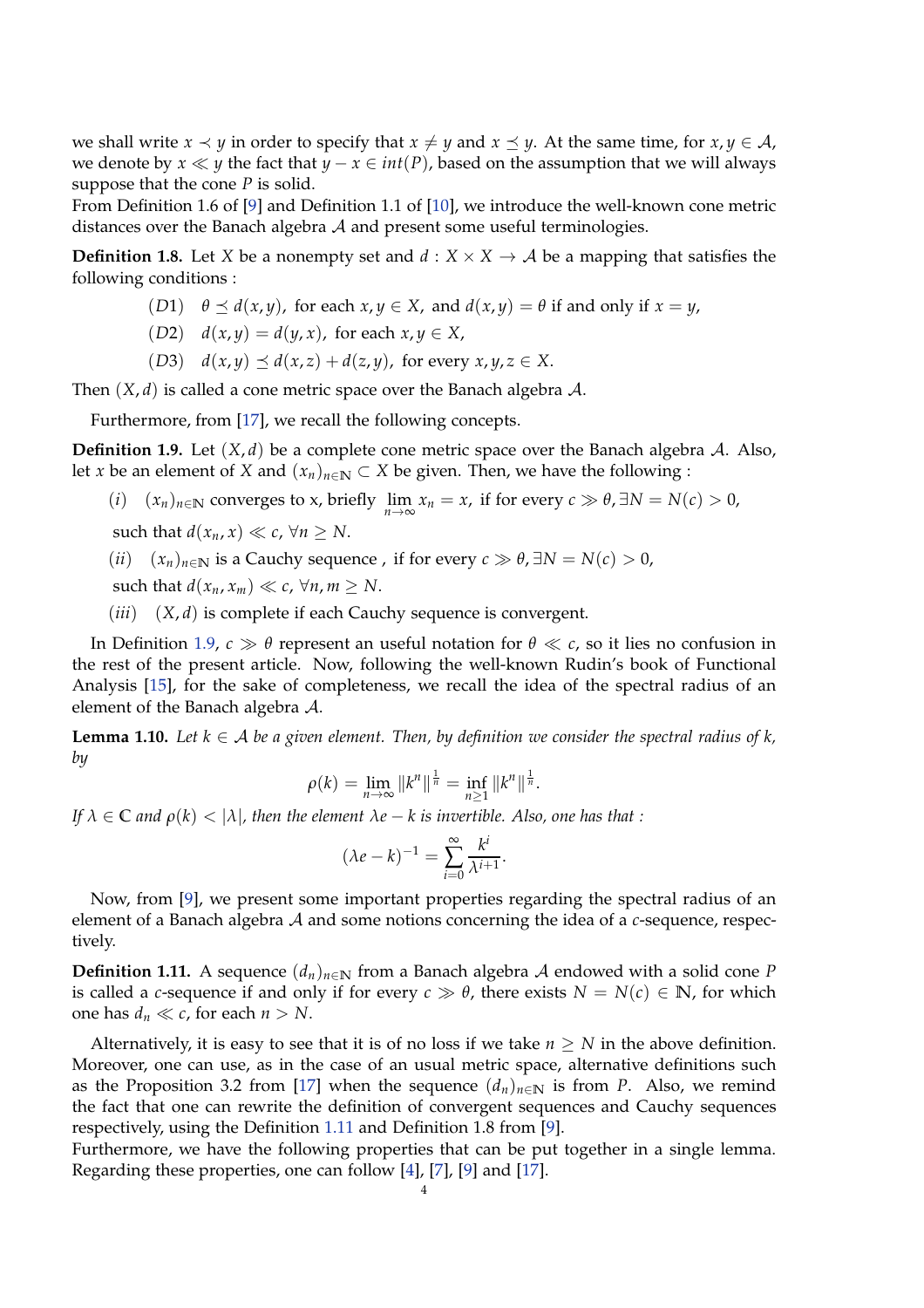<span id="page-4-0"></span>**Lemma 1.12.** *Consider* A *be a Banach algebra. Then, we have the following :*

- (1) *if*  $u \preceq v \ll w$  or  $u \ll v \preceq w$ , then  $u \ll w$ ,
- (2) *if*  $\theta \prec u \ll c$ , for every  $c \gg \theta$ , then  $u = \theta$ ,
- (3) *if P is a cone,* $(u_n)_{n \in \mathbb{N}}$ ,  $(v_n)_{n \in \mathbb{N}}$  are two c-sequences in A and
- *α*, *β are in P, then* (*αu<sup>n</sup>* + *βvn*)*n*∈**<sup>N</sup>** *is also a c-sequence*,
- (4) *if P* is a cone and  $k \in P$  with  $\rho(k) < 1$ , then  $((k)^n)_{n \in \mathbb{N}}$  is a c-sequence,
- (5) *if*  $k \in P, k \succeq \theta$ , *wih*  $\rho(k) < 1$ , *then*  $(e k)^{-1} \succeq \theta$ .

On the other hand, we end this section by reminding the readers that for interesting examples of complete cone metric spaces over Banach algebras and for useful applications to functional and integral equations, we refer to [\[4\]](#page-25-11), [\[5\]](#page-25-17), [\[9\]](#page-25-15), and [\[18\]](#page-25-12). Last, but not least, if *T* is an operator, then by *F<sup>T</sup>* we denote the set of fixed points of the mapping *T*.

Finally, since our aim is to use the fixed point techniques in order to develop applications that have a meaningful connection with nonlinear systems of functional and differential equations, we kindly refer to [\[4\]](#page-25-11) and [\[9\]](#page-25-15) for some important applications to nonlinear differential problems through fixed point results.

### 2. Sequences of contractions on cone metric spaces over Banach algebras

In the present section, we consider A to be a Banach algebra and *P* to be the underlying solid cone. Our aim is to adapt in a natural way the concepts of pointwise and uniform convergence and the notions of equicontinuity for a family of mappings, respectively. First of all, we consider the definition of pointwise convergence in the framework of a cone metric space over the given Banach algebra A.

**Definition 2.1.** Let  $(X, d)$  be a cone metric space over the Banach algebra A. Also, let  $T : X \rightarrow Y$ *X* and  $T_n$  : *X*  $\rightarrow$  *X* be some given mappings for each  $n \in \mathbb{N}$ . By definition, the sequence  $(T_n)_{n \in \mathbb{N}}$  converges pointwise to *T* on *X*, briefly  $T_n \stackrel{p}{\to} T$ , if for each  $c \gg \theta$ ,  $c \in \mathcal{A}$  and for every  $x \in (X, d)$ , there exists  $N > 0$  that dependens on *c* and *x*, such that for each  $n \ge N$ , we have that  $d(T_n x, Tx) \ll c$ .

In a similar way, the particular notion of uniform convergence of a sequence of mappings can be constructed as follows.

**Definition 2.2.** Let  $(X, d)$  be a cone metric space over the Banach algebra A. Also, let  $T : X \rightarrow Y$ *X* and  $T_n$  : *X*  $\rightarrow$  *X* be some given mappings for each  $n \in \mathbb{N}$ . By definition, the sequence  $(T_n)_{n \in \mathbb{N}}$  converges uniformly to *T* on *X*, briefly  $T_n$   $\stackrel{u}{\to}$  *T*, if for each  $c \gg \theta$ ,  $c \in \mathcal{A}$ , there exists *N* > 0 that depedens only on *c*, such that for each  $n \geq N$  and for every  $x \in (X, d)$ , one has the following :  $d(T_n x, Tx) \ll c$ .

On the other hand, for a family of mappings defined on a cone metric spaces over  $A$ , we introduce the fundamental notions of equicontinuity and uniformly equicontinuity, respectively.

**Definition 2.3.** Let  $(X, d)$  be a cone metric space over the Banach algebra A and  $T_n : X \to X$ be some given mappings, for every  $n \in \mathbb{N}$ . The family  $(T_n)_{n \in \mathbb{N}}$  is called equicontinuous if and only if for every  $c_1 \gg \theta$ ,  $c_1 \in A$  and for each  $x \in (X, d)$ , there exists  $c_2 \gg \theta$ ,  $c_2 \in A$ that depends on  $c_1$  and  $x$ , such that for every  $y \in (X, d)$  satisfying  $d(x, y) \ll c_2$ , one has that  $d(T_n x, T_n y) \ll c_1$ , for every  $n \in \mathbb{N}$ .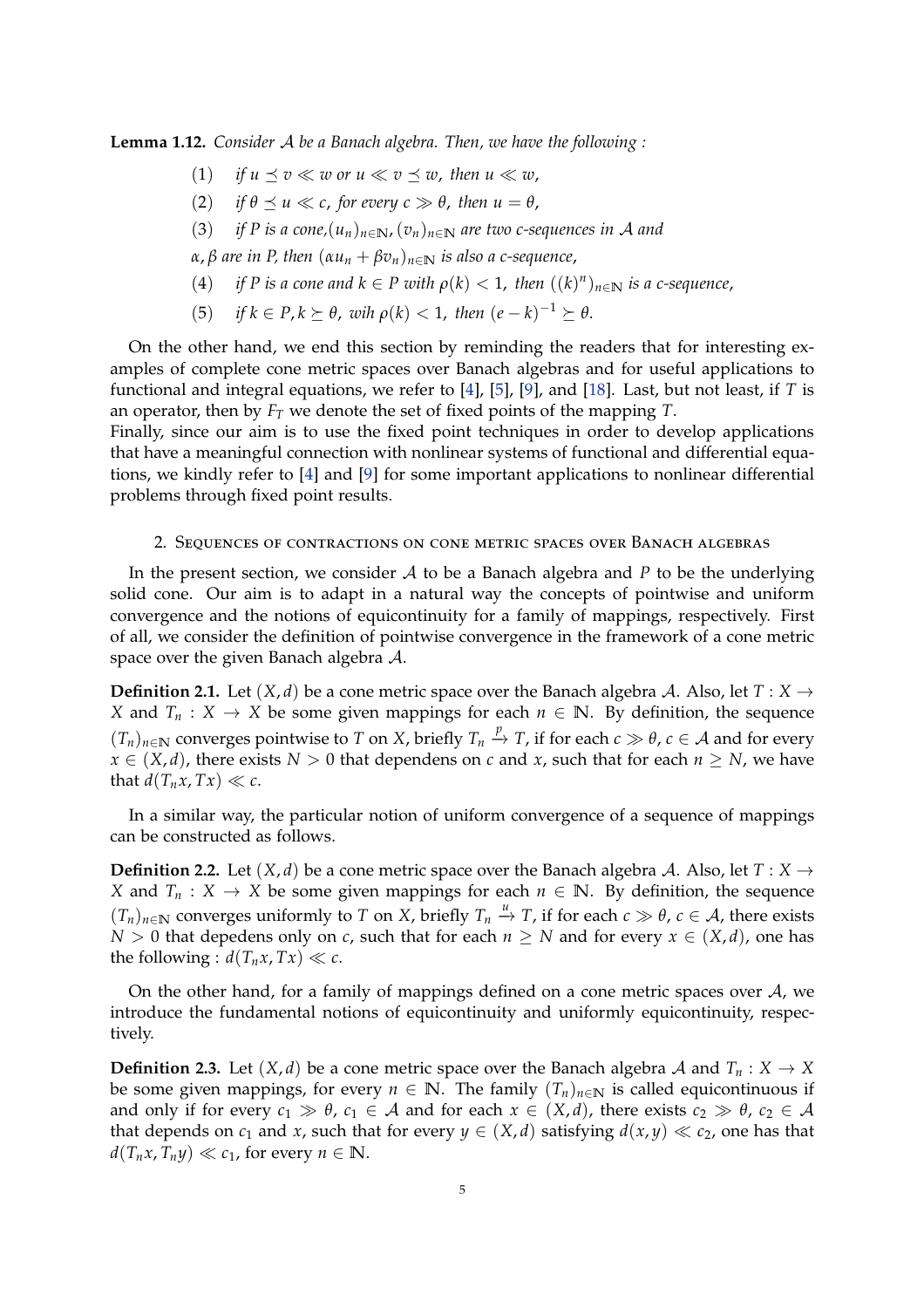**Definition 2.4.** Let  $(X, d)$  be a cone metric space over the Banach algebra A and  $T_n : X \to X$ be some given mappings, for every  $n \in \mathbb{N}$ . The family  $(T_n)_{n \in \mathbb{N}}$  is called uniformly equicontinuous if and only if for every  $c_1 \gg \theta$ ,  $c_1 \in A$ , there exists  $c_2 \gg \theta$ ,  $c_2 \in A$  that depends only on  $c_1$ , such that for every *x* and *y* in  $(X, d)$  with  $d(x, y) \ll c_2$ , one has that  $d(T_n x, T_n y) \ll c_1$ , for every  $n \in \mathbb{N}$ .

Inspired by [Example 2.17] of [\[4\]](#page-25-11) in which the authors presented a complete cone *b*-metric space over a Banach algebra with coefficient *s* = 2, we are ready to present a modified version in which we have an usual complete metric space over a Banach algebra.

<span id="page-5-0"></span>**Example 2.5.** Let's consider A to be set of all the matrices of the form  $\begin{pmatrix} \alpha & \beta \\ 0 & \alpha \end{pmatrix}$ 0 *α* , where *α* and  $\beta$  are from **R**. On  $\mathcal{A}$ , we define a norm  $\|\cdot\|$ , such as for every matrix from  $\mathcal{A}$ , one has that  $\parallel$  *α β* 0 *α*  $\left\{ \left. \right\} \right\} = |\alpha| + |\beta|.$  Also, on A we have the usual matrix multiplication. Moreover, one can see that  $P = \left\{ \begin{pmatrix} \alpha & \beta \\ 0 & \alpha \end{pmatrix} \right\}$ 0 *α*  $\Big\{ \int \chi(\alpha,\beta) \geq 0 \Big\}$  is a nonempty solid cone on A. Furthermore, one can verify that  $A$  is a Banach algebra. For the sake of completeness, we verify that the well-know triangle inequality holds under multiplication. That means that we verify that  $||A \cdot B|| \le ||A|| \cdot ||B||$ , for every matrices *A* and *B*, i.e. when  $A = \begin{pmatrix} \alpha_1 & \beta_1 \\ 0 & \alpha_2 \end{pmatrix}$ 0 *α*<sup>1</sup> and  $B = \begin{pmatrix} \alpha_2 & \beta_2 \\ 0 & \alpha \end{pmatrix}$ 0 *α*<sup>2</sup> . It follows that  $||A \cdot B|| = |\alpha_1 \alpha_2| + |\alpha_1 \beta_2 + \alpha_2 \beta_1| \le |\alpha_1 \alpha_2| + |\alpha_1 \beta_2| + |\alpha_2 \beta_1|$ . At the same time, it follows that  $||A|| \cdot ||B|| = |\alpha_1 \alpha_2| + |\alpha_1 \beta_2| + |\alpha_2 \beta_1| + |\beta_1 \beta_2|$ . From all of this, it is easy to see that  $||A \cdot B|| \leq |A|| \cdot ||B||$ . Now, we consider  $X = [0, 1]$  and define  $d : X \times X \to A$ , such as for every  $x, y \in X$ , we have

 $d(x,y) = \begin{pmatrix} |x-y| & k \cdot |x-y| \\ 0 & |x-y| \end{pmatrix}$ 0 |*x* − *y*| ), where  $k \geq 1$ . Now, we shall validate the fact that *d* is indeed a cone metric over the given Banach algebra A with the identity element *e* to be the identity matrix *I*<sub>2</sub> and the zero element  $\theta$  to be the matrix with all elements 0. For this, we consider *x*, *y* and *z* to be arbitrary elements of *X*.

• We easily observe that 
$$
d(x, y) = d(y, x)
$$
,

• 
$$
d(x,y) \ge \theta \Leftrightarrow \begin{pmatrix} |x-y| & k \cdot |x-y| \\ 0 & |x-y| \end{pmatrix} \ge \begin{pmatrix} 0 & 0 \\ 0 & 0 \end{pmatrix}
$$
  
\n $\Leftrightarrow \begin{pmatrix} |x-y| & k \cdot |x-y| \\ 0 & |x-y| \end{pmatrix} - \begin{pmatrix} 0 & 0 \\ 0 & 0 \end{pmatrix} \in P$   
\n $\Leftrightarrow \begin{pmatrix} |x-y| & k \cdot |x-y| \\ 0 & |x-y| \end{pmatrix} \in P$   
\n $\Leftrightarrow |x-y| \ge 0.$ 

• Taking  $A := d(x, y)$ ,  $B := d(x, z)$  and  $C := d(z, y)$ , we shall show that  $A \leq B + C$ , i.e.  $B + C - A \in P$ .

This means that :

$$
\begin{pmatrix} |x-z|+|z-y| & k \cdot [|x-z|+|z-y|] \\ 0 & |x-z|+|z-y| \end{pmatrix} - \begin{pmatrix} |x-y| & k \cdot |x-y| \\ 0 & |x-y| \end{pmatrix} \in P
$$
  

$$
\Longleftrightarrow \begin{cases} |x-z|+|z-y| \ge |x-y| \\ k \cdot [|x-z|+|z-y|] \ge k \cdot |x-y| \end{cases}
$$
, which is valid.

Now, based on the Example [2.5,](#page-5-0) we shall present also an example, in which we have the uniform convergence of a sequence of mappings defined on the previous cone metric space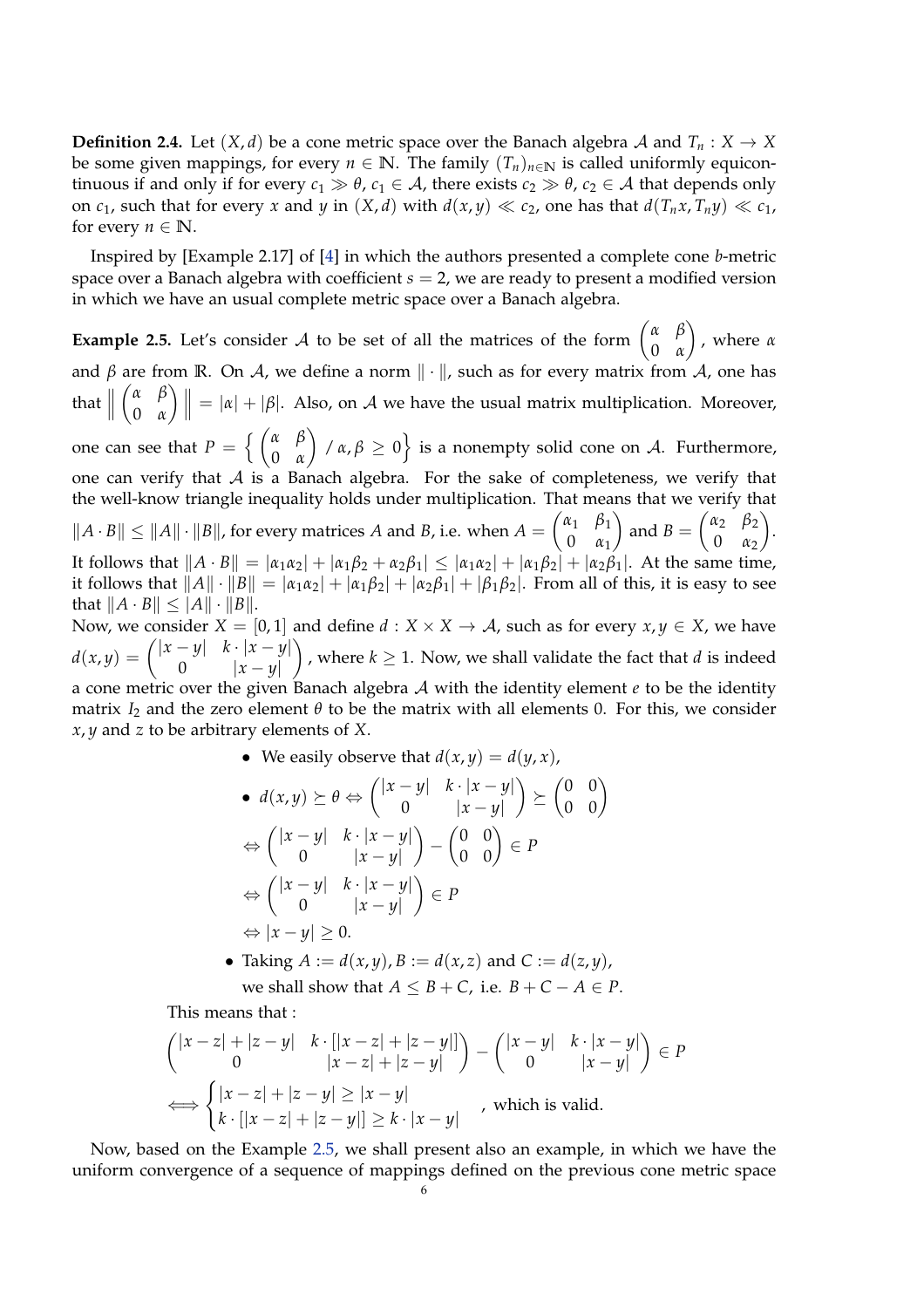$(X, d)$  over the Banach algebra  $A$  given above.

Moreover, from now on we specify that the notation  $\lim\limits_{n\to\infty}x_n\ =\ \theta$  means the convergence  $(\mathcal{A})$ 

under the Banach algebra A, i.e.  $(x_n)_{n \in \mathbb{N}}$  is a given sequence that satisfies the fact that is a *c*-sequence. Furthermore, for a real given sequence  $(y_n)_{n\in\mathbb{N}}$  that converges to a real number *y,* we denote  $\lim\limits_{n \to \infty} y_n = y$ . Finally, we make the observation that if we work with sequences of  $\tilde{R}$ <sup> $\tilde{R}$ </sup>

mappings, the latter covergence can be understood pointwise or uniformly, depending on the given context.

<span id="page-6-0"></span>**Example 2.6.** For every  $n \in \mathbb{N}$ , let  $f_n : [0,1] \to [0,1]$ , such as  $f_n(x) = \frac{x}{n}$ , for each  $x \in [0,1]$ . Also, consider  $f$  to be the null mapping from [0,1] to {0}. Step by step, we show that  $f_n \stackrel{u}{\rightarrow} f$ with respect to the cone metric *d* from Example [2.5.](#page-5-0) This means that for every  $c \gg \theta$ , there exists *N* = *N*(*c*) > 0, such that for all  $n \geq N$  and for each  $x \in (X, d)$ , we have that  $d(f_n x, fx) \ll c$ . Furthermore, we observe that  $d(f_n x, fx) = d\left(\frac{x}{x}\right)$  $\left(\frac{x}{n},0\right) =$  $\sqrt{ }$  $\mathcal{L}$  *x*  $\left| \frac{x}{n} - 0 \right|$  $\left| k \cdot \right|$ *x*  $\left| \frac{x}{n} - 0 \right|$  $\begin{array}{ccc} 0 & & \end{array}$ *x*  $\left| \frac{x}{n} - 0 \right|$  $\setminus$ . Furthermore, since the null element  $\theta$  is the null matrix, we obviously have that  $\begin{pmatrix} 0 & 0 \\ 0 & 0 \end{pmatrix} \preceq$  $\sqrt{ }$  $\mathcal{L}$ *x*  $\frac{x}{n}$   $k \cdot \frac{x}{n}$ *n*  $\begin{matrix} 0 & x \\ 0 & \frac{x}{x} \end{matrix}$ *n*  $\setminus$  $\vert \cdot$ First of all, we show that  $\sqrt{ }$  $\mathcal{L}$ *x*  $\frac{x}{n}$   $k \cdot \frac{x}{n}$ *n*  $\begin{matrix} 0 & x \\ 0 & \frac{x}{x} \end{matrix}$ *n*  $\setminus$  $\vert \preceq$  $\sqrt{ }$  $\overline{\phantom{a}}$ 1  $\frac{1}{n}$   $k \cdot \frac{1}{n}$ *n*  $\begin{matrix} 0 & \frac{1}{2} \end{matrix}$ *n*  $\setminus$ . Equivalently, this means that  $\sqrt{ }$  $\left\lfloor \right\rfloor$ 1  $\frac{1}{n}$   $k \cdot \frac{1}{n}$ *n*  $\begin{matrix} 0 & \frac{1}{2} \end{matrix}$ *n*  $\setminus$  $\Bigg\}$  $\sqrt{ }$  $\mathcal{L}$ *x*  $\frac{x}{n}$   $k \cdot \frac{x}{n}$ *n*  $\begin{matrix} 0 & x \\ 0 & \frac{x}{x} \end{matrix}$ *n*  $\left($  ∈ *P*. Since  $\frac{1-x}{n}$  ≥ 0, because *x* ≤ 1, then the above relation is valid. Denoting by  $A_n :=$  $\sqrt{ }$  $\left\lfloor \right\rfloor$ 1  $\frac{1}{n}$   $k \cdot \frac{1}{n}$ *n*  $\begin{matrix} 0 & \frac{1}{2} \end{matrix}$ *n*  $\setminus$ , we shall show that  $\lim_{\substack{n \to \infty \\ (A)}}$  $A_n = \theta$ . This means that  $(A_n)_{n \in \mathbb{N}}$  is a *c*-sequence, i.e. for an arbitrary  $c \gg \theta$ ,  $c \in A$ , there exists  $N > 0$  that depends on *c*, such that for every  $n \geq N$ , it follows that  $A_n \ll c$ . For this, let's consider  $c \in int(P)$ . Since *c* is arbitrary, we can freely choose  $c = \begin{pmatrix} \alpha & \beta \\ 0 & \alpha \end{pmatrix}$ 0 *α* ), with  $\alpha$ ,  $\beta > 0$ . We must show that there exists an index *N* > 0 that depends on *c*, i.e. *N* depends on *α* and *β*, such that for all *n* ≥ *N*, it must follow that  $\sqrt{ }$  $\overline{\mathcal{L}}$ 1  $\frac{1}{n}$   $k \cdot \frac{1}{n}$ *n*  $\begin{matrix} 0 & 1 \\ 0 & \end{matrix}$ *n*  $\setminus$  $\Big\} \ll \begin{pmatrix} \alpha & \beta \\ 0 & \alpha \end{pmatrix}$ 0 *α* . This is the same as  $\sqrt{ }$  $\left\lfloor \right\rfloor$  $\alpha - \frac{1}{n}$  $\frac{1}{n}$  *β* − *k* ·  $\frac{1}{n}$ *n* 0  $\alpha - \frac{1}{n}$ *n*  $\setminus$  $\Big\} \in int(P)$ , i.e.  $\sqrt{ }$  $\int$  $\overline{\mathcal{L}}$  $\alpha > \frac{1}{2}$  $\frac{1}{n}$ ,  $\beta > k \cdot \frac{1}{n}$ . We know that  $\lim_{\substack{n \to \infty \\ n \ge 1}}$ that for the above  $\alpha > 0$ , there exists  $N_1$  that depends on  $\alpha$ , such that for every  $n \ge N_1$ , one 1  $\frac{1}{n} = 0$  and also  $\lim_{\substack{n \to \infty \\ f(R)}}$ *k*  $\frac{\pi}{n} = 0$ . From the first limit, it follows has that  $\frac{1}{n} < \alpha$ . Now since  $n \ge N_1$ , it follows that there indeed exists  $N_1 := \left[\frac{1}{\alpha}\right]$ *α*  $+ 1$ , such as 1  $\frac{1}{n} \leq \frac{1}{N}$  $\frac{1}{N_1}$  < *α*. Now, for the second limit and for the above *β* > 0, there exists *N*<sub>2</sub> that depends solely on *β*, such that for every *n* ≥ *N*<sub>2</sub>, one has that  $\frac{k}{n}$  < *β*. Now since *n* ≥ *N*<sub>2</sub>, we get that 7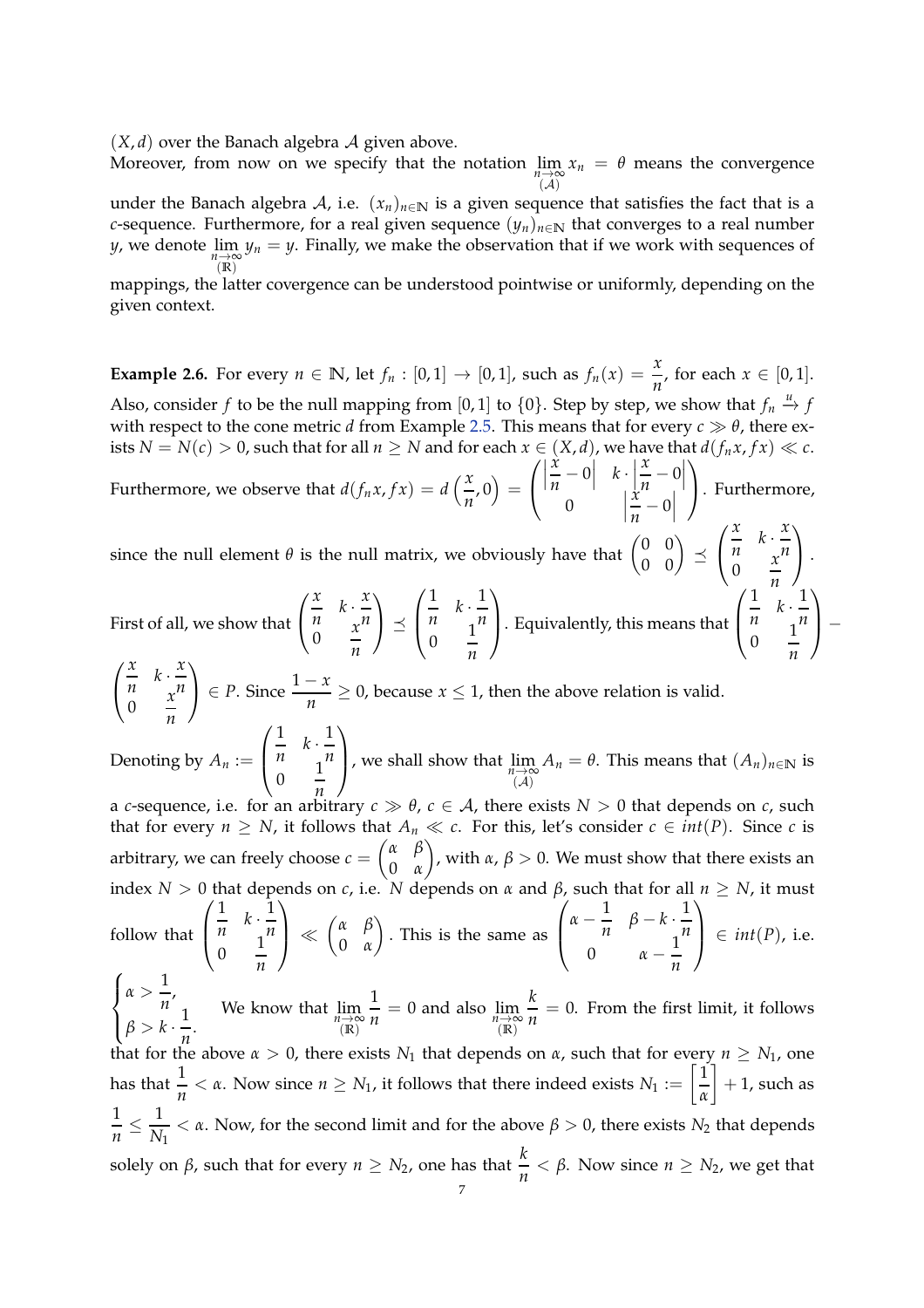there exists  $N_2 := \left\lceil \frac{k}{\rho} \right\rceil$ *β*  $\left] + 1$ , such as  $\frac{k}{n} \leq \frac{k}{N}$ *N*<sup>2</sup>  $<$  *β*. In our analysis, we recall that the notation with the square brackets means the well-known integer part of a given number.

From all of this, we can find  $N := max\{N_1, N_2\}$  that obviously depends on  $\alpha$  and  $\beta$ , i.e. depends on *c*, such that  $\alpha > \frac{1}{2}$  $\frac{1}{n}$  and  $\beta > \frac{k}{n}$  $\frac{n}{n}$ , respectively. This means that  $(A_n)_{n \in \mathbb{N}}$  is a *c*-sequence. So, it implies that for an arbitrary element  $c \gg \theta$ ,  $c \in A$ , there exists  $N = N(c) > 0$ , such that for every  $n \in \mathbb{N}$ , we have that  $A_n \ll c$ . Using the fact that  $d(f_n x, fx) \leq A_n$  for each  $x \in [0, 1]$ and using (1) of Lemma [1.12,](#page-4-0) we get the desired conclusion.

From [\[9\]](#page-25-15), we recall an example of a cone metric space over a Banach algebra, which will be used further in this paper.

<span id="page-7-0"></span>**Example 2.7.** Let  $\mathcal{A} = \mathbb{R}^2$ . Then  $\mathcal{A}$  is a Banach algebra, with the norm given by  $\|(u_1, u_2)\|$  =  $|u_1| + |u_2|$ , for any arbitrary element  $(u_1, u_2)$  of A. Moreover, we have the multiplication  $u \cdot v = (u_1v_1, u_1v_2 + u_2v_1)$ , where  $u = (u_1, u_2)$  and  $v = (v_1, v_2)$  are given elements. Also  $P = \{u = (u_1, u_2) / u_1, u_2 \ge 0\}$  is a solid cone over  $\mathbb{R}^2$ . Taking  $\tilde{X} = \mathbb{R}^2$ , we can define the operator  $d : \tilde{X} \times \tilde{X} \to A$ , by  $d(x, y) = (|x_1 - y_1|, |x_2 - y_2|)$ , where  $x = (x_1, x_2)$  and  $y = (y_1, y_2)$ . Then  $(\tilde{X}, d)$  is a cone metric space over  $\mathbb{R}^2$ .

We mention that if we take  $X = [0, 1) \times [0, 1) \subset \tilde{X}$ , then it is easy to see that  $(X, d)$  is also a cone metric space over  $\mathbb{R}^2$ , where *d* is defined in Example [2.7.](#page-7-0) Also, based on the previous example, we shall present a sequence of mappings that converges pointwise and does not converge uniformly toward the null mapping, with respect to the cone metric *d*.

**Example 2.8.** For every  $n \in \mathbb{N}$ , let  $T_n : [0,1) \times [0,1) \rightarrow [0,1) \times [0,1)$ , defined as  $T_n(x) =$  $(x_1^{n^2})$  $\binom{n^2}{1}$ ,  $x_1^n$ ), where  $x = (x_1, x_2) \in [0, 1)^2$ . Also, we consider the null operator *T*, i.e.  $T(x) = (0, 0)$ , where  $x\in [0,1)^2$  and  $T:[0,1)\times [0,1)\to \{0\}\times \{0\}\subset [0,1)\times [0,1).$  In the present example, we shall show that  $T_n \stackrel{p}{\to} T$ , but  $T_n \not \stackrel{u}{\to} T$ .

• First of all, we shall show that the sequence  $(T_n)_{n\in\mathbb{N}}$  converges pointwise to *T* with respect to *d*. This means that for an arbitrary  $c \gg \theta$ ,  $c \in \mathcal{R}^2$  and for every  $x \in [0,1)^2$ , we must find an index  $N > 0$  that depends on *c* and *x*, such that for all  $n \geq N$ , one has  $d(T_n x, Tx) \ll c$ . For this, let's consider  $c = c(c_1, c_2)$ , with  $c_1, c_2 > 0$ . Also, let *x* to be the pair  $(x_1, x_2)$ , such that  $x_1, x_2 \in [0, 1)$ . Then, it follows that :

$$
d(T_n x, Tx) \ll c
$$
  
\n
$$
\Leftrightarrow (c_1, c_2) - d(T_n x, Tx) \in int(P)
$$
  
\n
$$
\Leftrightarrow (c_1, c_2) - d\left(\left(x_1^{n^2}, x_2^n\right), (0, 0)\right) \in int(P)
$$
  
\n
$$
\Leftrightarrow \begin{cases} c_1 - x_1^{n^2} > 0 \\ c_2 - x_2^n > 0 \end{cases} \Leftrightarrow \begin{cases} c_1 > x_1^{n^2} \\ c_2 > x_2^n. \end{cases}
$$

Now, we shall use the fact that  $\lim\limits_{\substack{n \to \infty \ (|\mathbb{R}|^2)}}$  $x_1^{n^2} = 0$  and also  $\lim_{\substack{n \to \infty \\ (\mathbb{R})}}$  $x_2^n = 0$ , i.e. the functions  $f_n(x_1) = x_1^{n^2}$ 1

and  $g_n(x_2) = x_2^n$  coverge pointwise toward 0. From the first limit, it follows that for  $c_1 > 0$ considered above, there exists  $N_1 = N_1(c_1, x_1) > 0$ , such that for each  $n \ge N_1$ , we have that  $x_1^{n^2} \le x_1^{N_1^2} < c_1$ . Analogous, for the second limit and for  $c_2 > 0$  considered above, there exists  $N_2 = N_2(c_2, x_2) > 0$ , such that for each  $n \ge N_2$ , one has that  $x_2^n \le x_2^{N_2} < c_2$ . Also, we mention that  $N_1$  and  $N_2$  ca be formally determined as in Example [2.6.](#page-6-0)

From all of this, we find  $N = \max\{N_1, N_2\}$ , that depends on  $c_1, c_2, x_1$  and  $x_2$  and so depend on *c* and *x*, for which we have  $d(T_n x, Tx) \ll c$ , for every  $n \geq N$ .

• Now, it is time to show that  $(T_n)_{n \in \mathbb{N}}$  does not converge uniformly to *T* with respect to *d*.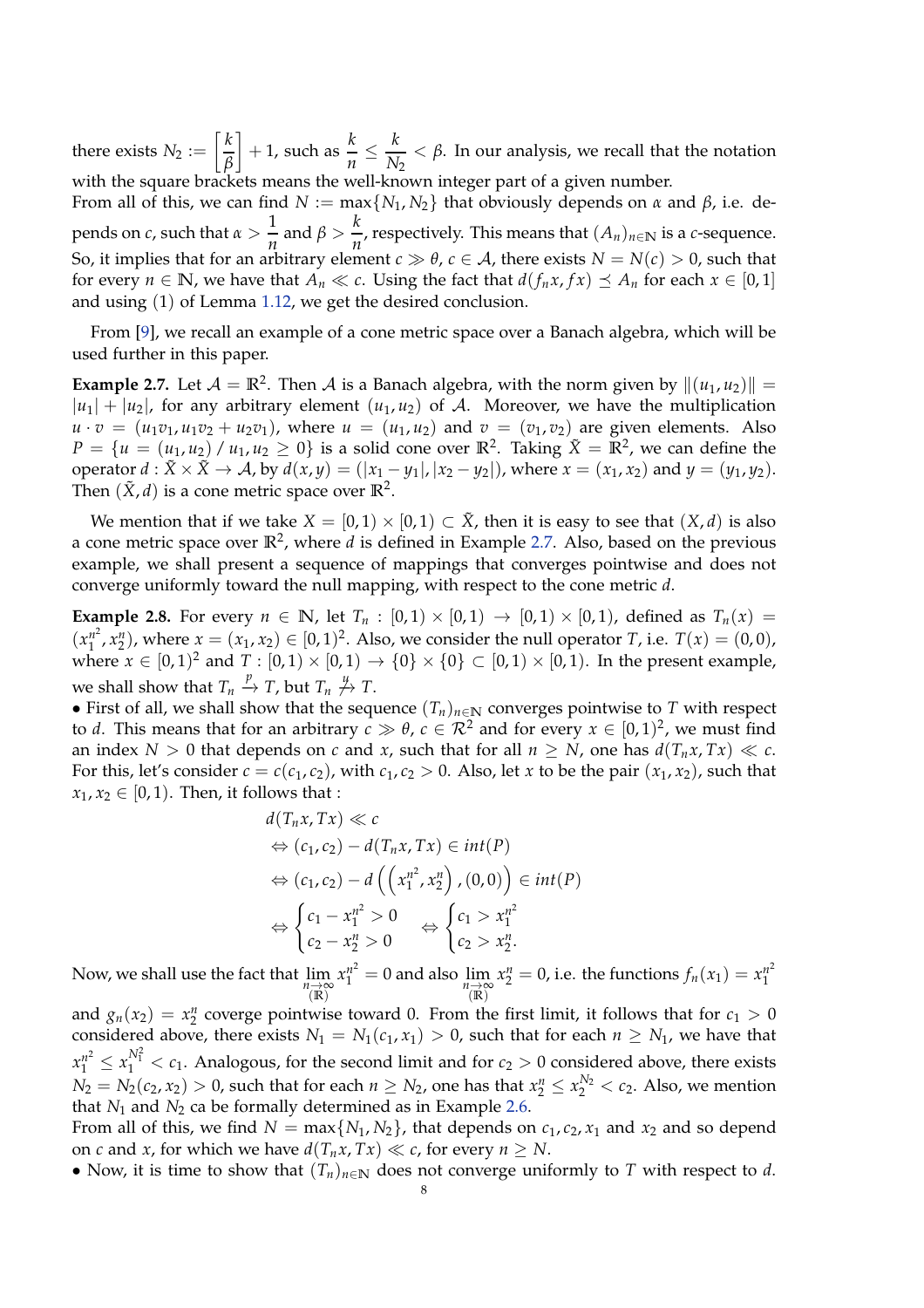We know that if  $T_n \stackrel{u}{\rightarrow} T$ , then for every  $c \gg \theta$ ,  $c \in \mathcal{A}$ , there exists  $N = N(c) > 0$ , such that for every  $n \geq N$ , one has  $d(T_n x, Tx) \ll c$ , for each  $x \in [0,1)^2$ . For this, let's consider  $c = (c_1, c_2)$ , with  $c_1, c_2 > 0$ . We know that  $d(T_n x, Tx) \ll c$  requires that  $x_1^{n^2} < c_1$  and  $x_2^n < c_2$ simulatenously. For all  $n \in \mathbb{N}$ , we can take the particular case when *x* depends on *n* and choose  $x_1(n) = 5^{-1/n^2}$  and  $x_2(n) = 3^{-1/n}$ . In this manner, we obtain that  $x_1^{n^2} = \frac{1}{5}$  $\frac{1}{5}$  <  $c_1$  and  $x_2^n = \frac{1}{3}$  $\frac{1}{3} < c_2$ . This leads to the fact that taking  $c = (c_1, c_2)$ , with  $c_1 \leq \frac{1}{5}$  $\frac{1}{5}$  and  $c_2 \leq \frac{1}{3}$  $\frac{1}{3}$ , then  $c \preceq \left(\frac{1}{\overline{c}}\right)$  $\frac{1}{5}, \frac{1}{3}$ 3 ). So, for example, if we take  $c = \left(\frac{1}{11}, \frac{1}{8}\right)$ 8 , we get a contradiction.

Now, we are ready to present our main results, i.e. regarding the pointwise and uniform convergence respectively of a sequence of mappings with respect to a cone metric over a Banach algebra A.

<span id="page-8-0"></span>**Theorem 2.9.** *Let*  $(X, d)$  *be a cone metric space over a Banach algebra A. Also, consider*  $T_n$ ,  $T: X \rightarrow$ *X*, for each  $n \in \mathbb{N}$  *such that they satisfy the following assumptions :* 

- (*i*) *for every*  $n \in \mathbb{N}$ ,  $T_n$  *has at least a fixed point, i.e. there exists*  $x_n \in T_n$ ,
- (*ii*) the operator T is an  $\alpha$  contraction with respect to the cone metric d, *i.e.* there exists  $\alpha \in P$ ,
- *with*  $\rho(\alpha) < 1$ , *such that*  $d(Tx, Ty) \prec \alpha d(x, y)$ , *for all*  $x, y \in X$ ,
- $(iii)$  $T_n \stackrel{u}{\rightarrow} T$  as  $n \rightarrow \infty$ , with respect to the cone metric,
- (*iv*)(*X*, *d*) *is a complete cone over the Banach algebra* A.

 $\tau$  Then, following the fact that  $x^*$  is the unique fixed point of the operator T, we have that  $(d(x_n,x^*))_{n\in\mathbb{N}}$ *is a c-sequence.*

*Proof.* Following [\[17\]](#page-25-10), we know that there exists a unique fixed point of *T*, i.e.  $x^* \in F_T$ . Since we need a major bound for  $d(x_n, x^*)$ , we consider the following estimations :

$$
d(x_n, x^*) = d(T_n x_n, Tx^*) \preceq
$$
  
\n
$$
d(T_n x_n, Tx_n) + d(T x_n, Tx^*) \preceq
$$
  
\n
$$
d(T_n x_n, Tx_n) + \alpha d(x_n, x^*).
$$

Using the idea of a solid cone in the Banach algebra  $A$ , this leads to

$$
\alpha d(x_n, x^*) + d(T_n x_n, Tx_n) - d(x_n, x^*) \in P \Leftrightarrow
$$
  
\n
$$
(\alpha - e) d(x_n, x^*) + d(T_n x_n, Tx_n) \in P \Leftrightarrow
$$
  
\n
$$
d(T_n x_n, Tx_n) - (e - \alpha) d(x_n, x^*) \in P.
$$

We specify that here we have used the fact that  $(e - \alpha)$  is the opposite element of  $(a - e)$  in the setting of the given Banach algebra. Also. we know that  $(e - \alpha)^{-1} \succeq \theta$  because  $\alpha \succeq \theta$  and that  $(e - \alpha)^{-1}$  is well defined since  $\rho(\alpha) < 1$ . Now, using the fact that  $P^2 \subset P$  and multiplying by  $(e - \alpha)^{-1}$ , it follows that

$$
(e-\alpha)^{-1}d(T_n x_n, Tx_n) - d(x_n, x^*) \in P \Leftrightarrow
$$
  

$$
d(x_n, x^*) \preceq (e-\alpha)^{-1}d(T_n x_n, Tx_n).
$$

Now, we need to show that

for every  $c \gg \theta$ ,  $c \in A$ , there exists  $N_1 \in \mathbb{N}$  that depends on *c*, such that for every  $n \geq N_1$ , one has  $d(x_n, x^*) \preceq c$ .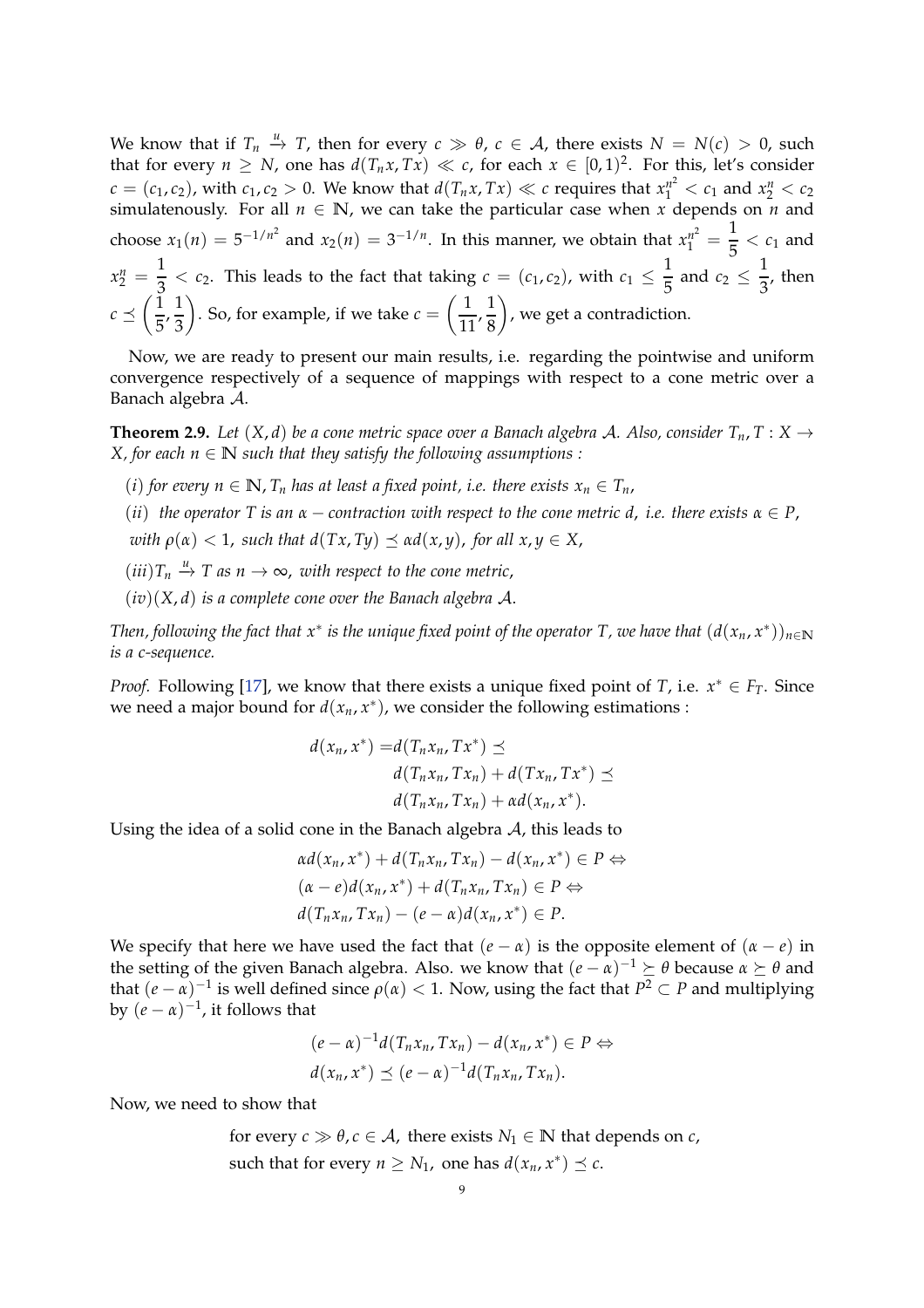For this, let's consider  $c \in A$ ,  $c \gg \theta$  an arbitrary fixed element. We know that  $T_n \stackrel{u}{\to} T$ . This means that

for every  $\bar{c} \gg \theta$ ,  $\bar{c} \in A$ , there exists  $N_2 \in \mathbb{N}$  that depends on  $\bar{c}$ ,

such that for every  $n \geq N_2$ , one has  $d(T_n(x), T(x)) \ll \bar{c}$ , for all  $x \in (X, d)$ .

We know that  $d(x_n, x^*)$   $\leq$   $(e - α)^{-1}d(T_n(x_n), T(x_n))$ . Also  $(e − α)^{-1} ∈ P$  because  $α ∈ P$ . Furthermore  $d(T_n x_n, Tx_n) \in P \subset A$ , by Proposition 3.3 from [\[17\]](#page-25-10) and at the same time taking *x* = *x<sub>n</sub>* in the definition of uniform convergence, we get that  $(d(T_n x_n, Tx_n))_{n \in \mathbb{N}}$  is a c-sequence. This leads to the fact that  $((e - \alpha)^{-1}d(T_n x_n, T x_n))_{n \in \mathbb{N}}$  is also a c-sequence. So, we obtain that :

for  $c \gg \theta$ ,  $c \in A$ , there exists  $N_2 = N_2(c)$ , such that for all  $n \ge N_2$ , we have  $d(x_n, x^*) \ll c$ .

Using (1) of Lemma [1.12,](#page-4-0) the conclusion follows properly.  $\Box$ 

Now we are ready to present our second crucial result concerning the pointwise convergence of a sequence of operators with respect to a given Banach algebra A.

<span id="page-9-0"></span>**Theorem 2.10.** *Let*  $(X, d)$  *be a cone metric space over a Banach algebra A. Also, consider*  $T_n$ ,  $T : X \rightarrow$ *X*, for each  $n \in \mathbb{N}$  *such that they satisfy the following assumptions :* 

- (*i*) *the operator*  $T_n$  *is an*  $\alpha$  *contraction with respect to the cone metric d, i.e. there exists*  $\alpha \in P$ , *with*  $\rho(\alpha) < 1$ , *such that*  $d(T_n x, T_n y) \preceq \alpha d(x, y)$ , *for all*  $x, y \in (X, d)$  *and*  $n \in \mathbb{N}$ ,
- (*ii*) the operator T is an  $\alpha_0$  contraction with respect to the cone metric d, *i.e.* there exists  $\alpha_0 \in P$ *with*  $\rho(\alpha_0) < 1$ , *such that*  $d(Tx, Ty) \preceq \alpha_0 d(x, y)$ , for all  $x, y \in X$ ,
- $(iii)$ *T<sub>n</sub>*  $\stackrel{p}{\to}$ *T as n*  $\to \infty$ ,

(*iv*)(*X*, *d*) *is a complete cone over the Banach algebra* A.

 $\pi$  *Then, following the fact that*  $x_n^*$  *are the unique fixed points of the operators*  $T_n$ *, we have that*  $(d(x_n^*,x^*))_{n\in\mathbb{N}}$ *is a c-sequence.*

*Proof.* From (*i*) and (*iv*), we obtain that for each  $n \in \mathbb{N}$ , there exists a unique fixed point of *T*<sub>*n*</sub>, i.e.  $x_n^* \in F_{T_n}$ . Furthermore, from hyphotesis (*ii*) and (*iv*), it follows that there exists a unique fixed point of the operator *T*, namely  $x^* \in F_T$ . Now, in order to obtain some bounds on  $d(x_n^*, x^*)$ , we consider the following estimations :

$$
d(x_n^*, x^*) = d(T_n x_n^*, Tx^*) \preceq
$$
  
\n
$$
d(T_n x_n^*, T_n x^*) + d(T_n x^*, Tx^*) \preceq
$$
  
\n
$$
\alpha d(x_n^*, x^*) + d(T_n x^*, Tx^*) \Leftrightarrow.
$$

This leads to the following inequalities with respect to the solid cone *P* of the Banach algebra  $\mathcal{A}$  :

$$
d(T_n x^*, Tx^*) + \alpha d(x_n^*, x^*) - d(x_n^*, x^*) \in P \Leftrightarrow
$$
  
\n
$$
d(T_n x^*, Tx^*) + (\alpha - e) d(x_n^*, x^*) \in P \Leftrightarrow
$$
  
\n
$$
d(T_n x^*, Tx^*) - (e - \alpha) d(x_n^*, x^*) \in P.
$$

From  $\alpha \in P$  and by the fact that  $\rho(\alpha) < 1$ , it follows that there exist  $(e - \alpha)^{-1} \in P$ . Multiplying by  $(e - \alpha)^{-1}$  and using the fact that  $P^2 \subseteq P$ , we have that

$$
(e - \alpha)^{-1} d(T_n x^*, T x^*) - d(x_n^*, x^*) \in P.
$$

We obtain the following :

$$
d(x_n^*, x^*) \le (e - \alpha)^{-1} d(T_n x^*, Tx^*).
$$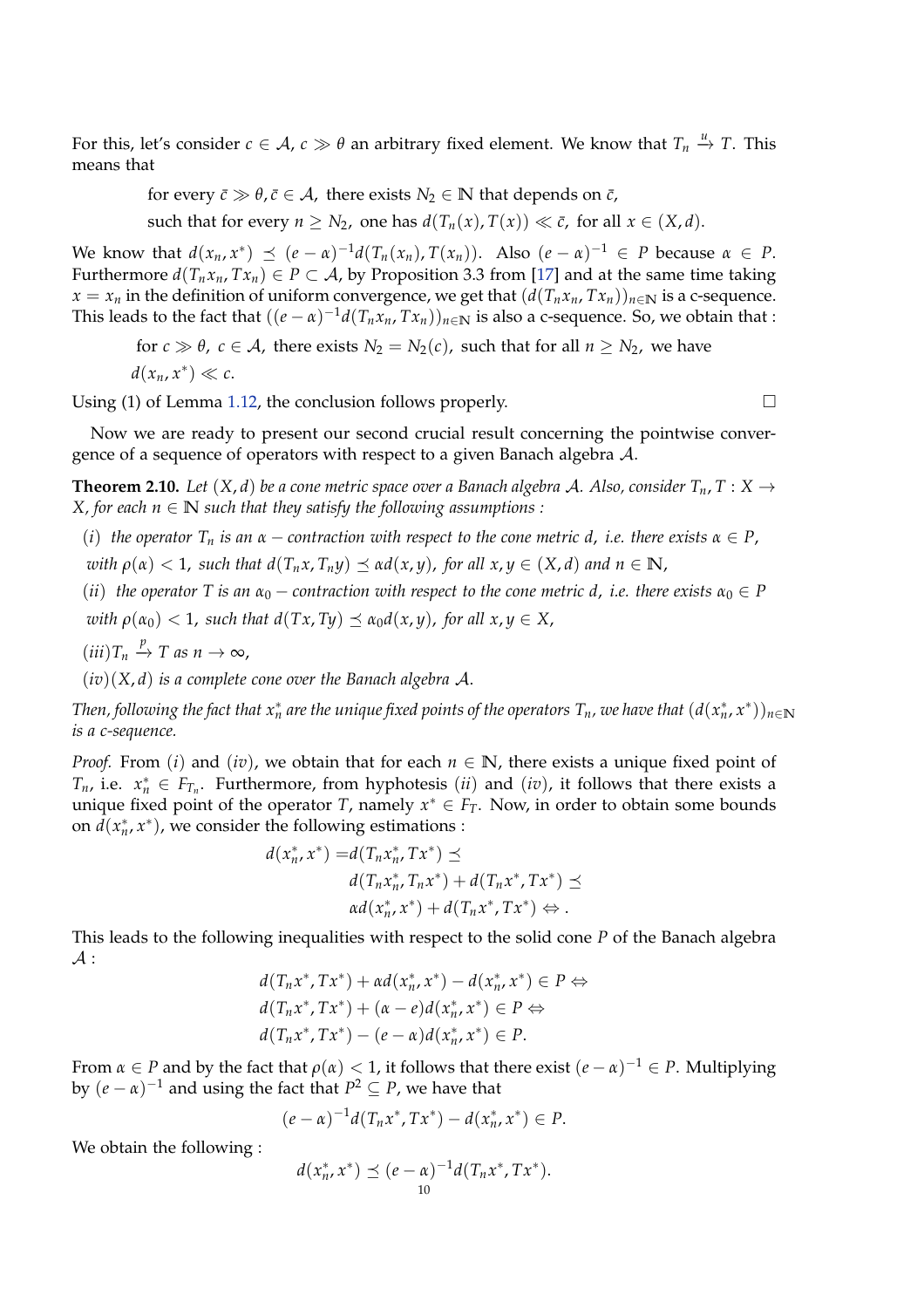Now, one can observe that  $(e - \alpha)^{-1} = \sum^{\infty}$ ∑ *α i* . Since *α* and *e* are in *P*, by induction one can *i*=0 prove that  $\alpha^i \in P$ , for every  $i \geq 0$ . So  $(e - \alpha)^{-1} \in P$ . Now, we want to show that :

> for every  $c \gg \theta$ ,  $c \in A$ , there exists  $N_2 \in \mathbb{N}$  that depends on *c*, such that for all  $n \geq N_2$ , we have  $d(x_n^*, x^*) \preceq c$ .

Now, from the fact that  $T_n \stackrel{p}{\rightarrow} T$ , it follows that

for every  $\bar{c} \gg \theta$ ,  $\bar{c} \in A$  and for  $x \in (X, d)$ , there exists  $N_2 \in \mathbb{N}$  that depends on  $\bar{c}$  and  $x$ , such that for all  $n \geq N_2$ , we have that  $d(T_n x, Tx) \ll \bar{c}$ .

Now, taking  $x = x^*$  fixed, we get that  $(d(T_n x^*, T x^*))$  is a c-sequence. Also, since  $(e - \alpha)^{-1} \in P$ , by Proposition 3.3 of [\[17\]](#page-25-10), it follows that  $(d(x_n^*, x^*))_{n \in \mathbb{N}}$  is also a c-sequence. This reasoning can be done as in the proof of Theorem [2.9](#page-8-0) and this completes our proof.

We observe that  $x^*$  is fixed from the beginning, so it does not influence the rank  $N_2$  from the definition of a *c*-sequence. This means that our conclusion is well defined. Finally, as in Theorem [2.9,](#page-8-0) using Proposition 3.2 of [\[17\]](#page-25-10), it follows also that  $d(x_n^*, x^*) \ll c$  and the proof is over.  $\Box$ 

Now, as in Theorem [2.9,](#page-8-0) one can observe that we can use an equivalent definition of pointwise convergence using non-strict inequalities, and this does not influence the obtained results.

### 3. (G)-convergence and (H)-convergence

Following [\[1\]](#page-25-5), our aim of the present section is to extend the concepts of (G)-convergence and (H)-convergence, respectively for sequences of operators that have different domains, from the case of usual metric spaces to the case of cone metric spaces over a Banach algebra. We begin by extending some notions regarding these two types of convergence from metric spaces to cone metric spaces. The first concept concerns an extension of the well-known pointwise convergence, but for operators that do not have the same domain of definition.

**Definition 3.1.** Let  $X_n$ ,  $X_\infty$  be subsets of *X*, where  $(X, d)$  is a cone metric space (not necessarily complete) over a given Banach algebra A. Also, let's consider for each *n* ∈ **N** some operators *T*<sup>*n*</sup> : *X*<sup>*n*</sup> → *X* and *T*<sup>∞</sup> : *X*<sup>∞</sup> → *X*. By definition, *T*<sup>∞</sup> is a (G)-limit of the sequence  $(T_n)_{n \in \mathbb{N}}$ , when the family of mappings  $(T_n)_{n \in \mathbb{N}}$  satisfies the following property :

(*G*) : for each  $x \in X_\infty$ , there exists a sequence  $(x_n)_{n \in \mathbb{N}}$ , with  $x_n \in X_n$  ( $n \in \mathbb{N}$ ), such that :  $(d(x_n, x))_{n \in \mathbb{N}}$  is a c-sequence and  $(d(T_n x_n, T_\infty x))_{n \in \mathbb{N}}$  is also a c-sequence.

Now, the second definition of the present section concerns a generalization of the uniform convergence, but for mappings that do not have the same domain.

**Definition 3.2.** Let  $X_n$ ,  $X_\infty$  be subsets of *X*, where  $(X, d)$  is a cone metric space (not necessarily complete) over a given Banach algebra A. Also, let's consider for each *n* ∈ **N** some operators  $T_n: X_n \to X$  and  $T_\infty: X_\infty \to X$ . By definition,  $T_\infty$  is a (H)-limit of the sequence  $(T_n)_{n\in\mathbb{N}}$ , when the family of mappings  $(T_n)_{n \in \mathbb{N}}$  satisfies the following property :

(*H*) : for each sequence  $(x_n)_{n \in \mathbb{N}}$ , with  $x_n \in X_n$ , for every  $n \in \mathbb{N}$ , there exists a sequence  $(y_n)_{n \in \mathbb{N}} \subset X_\infty$ , such that :  $(d(x_n, y_n))_{n \in \mathbb{N}}$  is a c-sequence and  $(d(T_n x_n, T_{\infty} y_n))_{n \in \mathbb{N}}$  is also a c-sequence.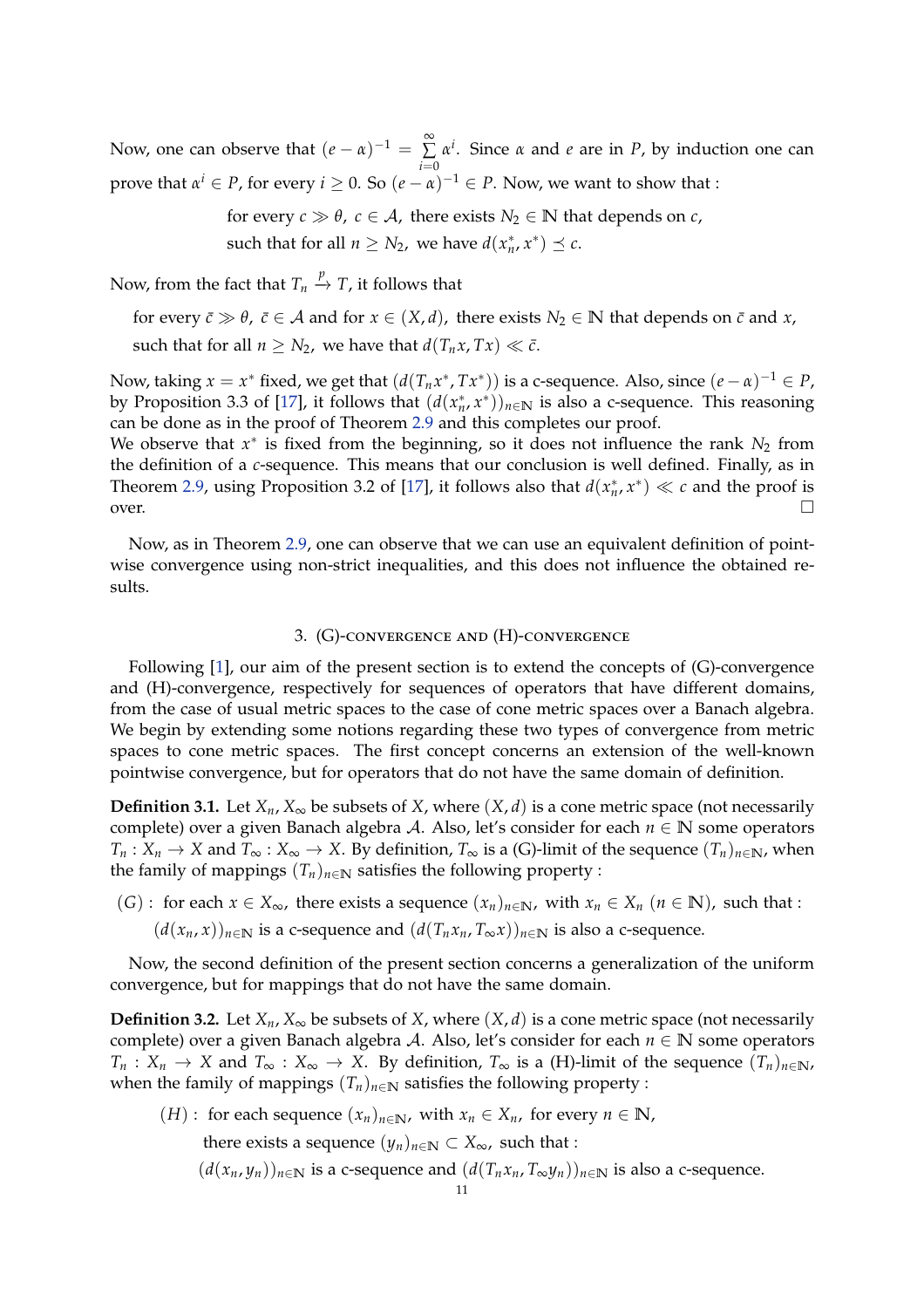Our first result from this section concerns the fact that the (H)-limit of a sequence of operators is also a (G)-limit, under suitable circumstances. Moreover, since we need the idea of continuity of an operator, we can employ two definitions : an extension of the definition of continuity from the case of metric spaces to the case of cone metric spaces over Banach algebras and the second one the idea of sequential continuity (for this see (iii) of Definition 2.1 from [\[9\]](#page-25-15)). Namely, we have the following remark.

<span id="page-11-0"></span>**Remark 3.3.** If  $(X, d)$  is a cone metric space over a Banach algebra  $A$ , then :

a) An operator *T* is continuous in  $x_0 \in (X, d)$  if and only if for each  $c \gg \theta$ ,  $c \in A$ , there exists *c*∈ *P* that depends on *c*, such that for every *x* ∈ (*X*, *d*), satisfying  $d(x, x_0) \ll c$ , one has that  $d(T(x), T(x_0)) \ll c$ . Moreover, the operator *T* is continuous if it is continuous at every point of it's domain.

b) An operator *T* is sequential continuous if for every sequence  $(y_n)_{n\in\mathbb{N}}$  convergent to  $x \in X$ , i.e. satisfying  $(d(y_n, x))_{n \in \mathbb{N}}$  is a c-sequence, then  $(d(Ty_n, Tx))_{n \in \mathbb{N}}$  is also a c-sequence.

**Proposition 3.4.** *Let* (*X*, *d*) *be a cone metric space over a given Banach algebra* A*. Also, for each n* ∈ **N***, let X<sup>n</sup> be some nonempty subsets of X. Also, consider another nonempty subset of X, namely X*∞*. Furthermore, suppose that the following conditions are satisfied :*

- (*i*) *if x* ∈ *X*∞, *then there exists* (*xn*)*n*∈**N**, *with x<sup>n</sup>* ∈ *X<sup>n</sup> for every n* ∈ **N**,
- *such that*  $(d(x_n, x))_{n \in \mathbb{N}}$  *is a c-sequence,*
- (*ii*) *T*<sup>∞</sup> : *X*<sup>∞</sup> → *X is sequential continuous*,
- (*iii*)  $T_{\infty}$  *is a* (*H*)-limit for the family  $(T_n)$ .

*Then,*  $T_{\infty}$  *is a (G)-limit for the family*  $(T_n)$ *.* 

*Proof.* Let  $x \in X_\infty$ . Then, from (i), we find a sequence  $(x_n)_{n \in \mathbb{N}}$ , with  $x_n \in X_n$  for  $n \in \mathbb{N}$ , such that  $(d(x_n, x))_{n\in\mathbb{N}}$  is a c-sequence. From (iii), we obtain that there exists a sequence  $(y_n)_{n \in \mathbb{N}}$ , such that  $(d(y_n, x_n))_{n \in \mathbb{N}}$  and  $(d(T_n x_n, T_{\infty} y_n))_{n \in \mathbb{N}}$  are c-sequences. At the same time, we need to show that for an arbitrary *x* from  $X_{\infty}$ , there exists a sequence  $(z_n)_{n \in \mathbb{N}}$ , such that  $(d(z_n, x))_{n \in \mathbb{N}}$  and  $(d(T_n z_n, T_\infty x))_{n \in \mathbb{N}}$  are c-sequences. We shall show that  $z_n = x_n$ , for every  $n \in \mathbb{N}$ . So, we have that

$$
d(y_n,x) \preceq d(y_n,x_n) + d(x_n,x).
$$

Also, since  $(d(y_n, x))_{n \in \mathbb{N}}$  and  $(d(x_n, x))_{n \in \mathbb{N}}$  are c-sequences, then we obtain that the right hand side is also a c-sequence, i.e.

for each  $c \gg \theta$ ,  $c \in A$ , there exists  $N = N(c) \in \mathbb{N}$ , such that for all  $n \geq N$ ,

we have that 
$$
(d(y_n, x)) \preceq d(y_n, x_n) + d(x_n, x) \ll c
$$
, so  $(d(y_n, x))_{n \in \mathbb{N}}$  is a c-sequence.

From Remark [3.3,](#page-11-0) since  $(d(y_n, x))_{n \in \mathbb{N}}$  is a c-sequence, then it follows that  $(d(T_{\infty}y_n, T_{\infty}x))_{n \in \mathbb{N}}$ is a c-sequence. Then, by aplying the triangle inequality in the setting of the cone metric space over  $A$ , we obtain that

$$
d(T_n x_n, T_\infty x) \preceq d(T_n x_n, T_\infty y_n) + d(T_\infty y_n, T_\infty x).
$$

Since the right hand side from above is a c-sequence, then the left hand side, namely  $(d(T_n x_n, T_\infty x))_{n \in \mathbb{N}}$  is also a c-sequence and the proof is done.

Now, it is time to show that under certain assumptions the (G)-limit of a sequence of mappings is unique. We have the following result.

**Theorem 3.5.** *Let* (*X*, *d*) *be a cone metric space over a given Banach algebra* A*. Also, consider X<sup>n</sup> (for every n* ∈ **N***) and X*<sup>∞</sup> *be some nonempty subsets of X. Suppose that the following assumptions are*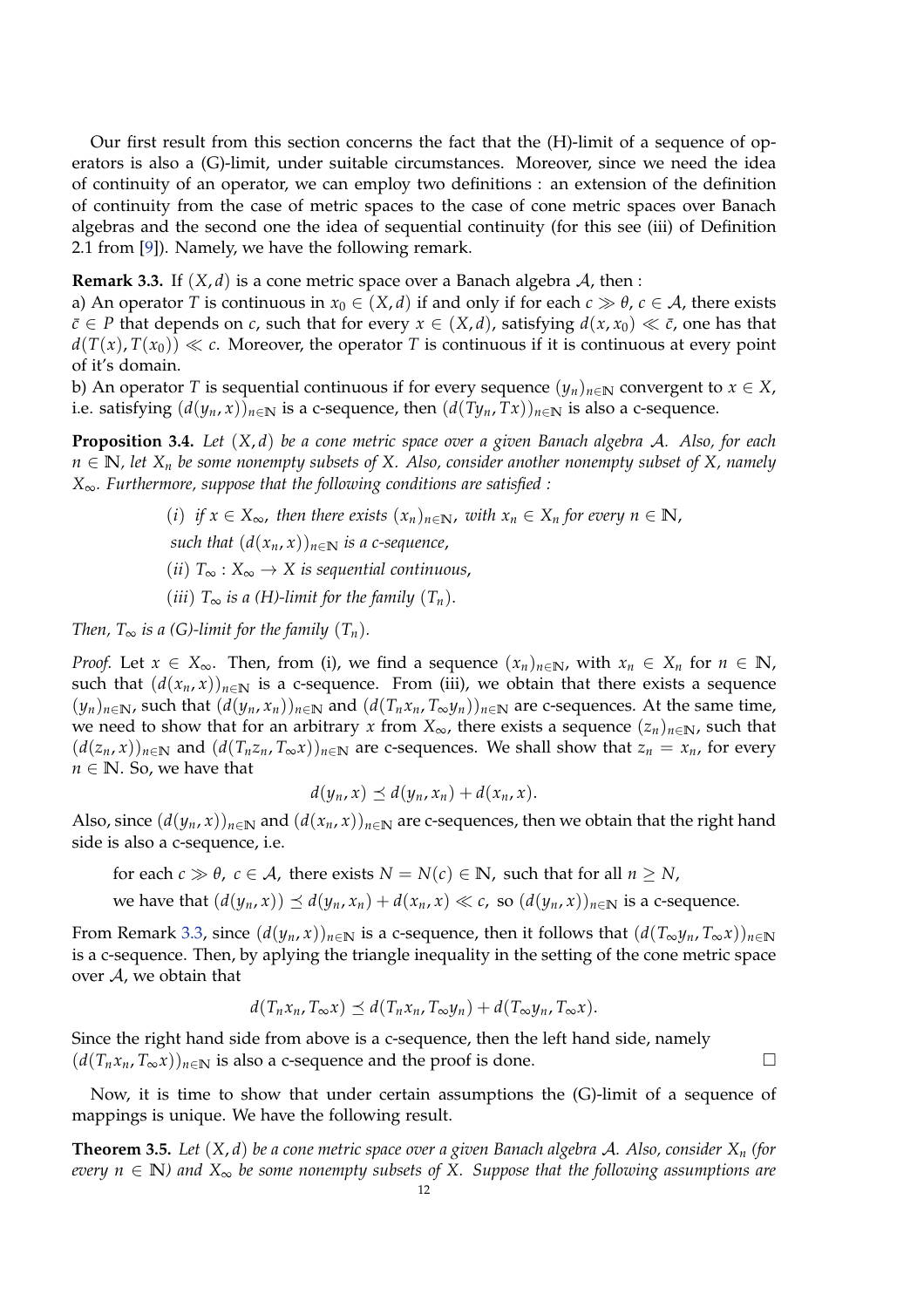*satisfied :*

(*i*) for all  $n \in \mathbb{N}$ , let  $T_n$  to be a k-Lipschitz with respect to the Banach algebra A, *i.e.* there exists  $k \in P$ , *such that*  $d(T_n(x), T_n(y)) \leq k \cdot d(x, y)$ *, for each*  $x, y \in X_n$ (*ii*)  $T_{\infty}$  :  $X_{\infty} \to X$  *is a* (*G*)-limit for the family  $(T_n)$ .

*Then, T*<sup>∞</sup> *is the unique (G)-limit on*  $X_{\infty}$ *.* 

*Proof.* Let  $T_{\infty}$  and  $T'_{\infty}$  be two (G)-limit mappings for the family  $(T_n)$ , defined on  $X_{\infty}$ . This means that for an arbitrary *x* of  $X_{\infty}$ , there exists two sequences  $(x_n)_{n \in \mathbb{N}}$  and  $(y_n)_{n \in \mathbb{N}}$ , with  $x_n, y_n \in X_n$ , such that :

> $(d(x_n, x))_{n \in \mathbb{N}}$  and  $(d(T_n x_n, T_\infty x))_{n \in \mathbb{N}}$  are c-sequences,  $(d(y_n, x))_{n \in \mathbb{N}}$  and  $(d(T_n y_n, T'_\infty x))_{n \in \mathbb{N}}$  are also c-sequences.

Then, we obtain that

$$
d(T_n x_n, T_n y_n) \preceq k \cdot d(x_n, y_n)
$$
  
\n
$$
\preceq k [d(x_n, x) + d(y_n, x)]
$$
  
\n
$$
= kd(x_n, x) + kd(y_n, x).
$$

Furthermore, since  $(d(x_n, x))_{n \in \mathbb{N}}$  and  $(d(y_n, x))_{n \in \mathbb{N}}$  are c-sequences, then it follows easily that  $(k \cdot d(x_n, x))_{n \in \mathbb{N}}$  and  $(k \cdot d(y_n, x))_{n \in \mathbb{N}}$  are also c-sequences. Then, by (3) of Lemma [1.12,](#page-4-0) we get that  $(kd(x_n, x) + kd(y_n, x))_{n \in \mathbb{N}}$  is also a c-sequence. This means that

for each arbitrary elements  $c_1 \gg \theta$ ,  $c_1 \in \mathcal{A}$ , there exists  $N_1$  that depends on  $c_1$ ,

such that for every  $n \geq N_1$ , one has that  $kd(x_n, x) + kd(y_n, x) \ll c_1$ .

Then, for a fixed element  $x \in X_{\infty}$ , it follows that

 $d(T_\infty x, T'_\infty x) \preceq d(T_\infty x, T_n x_n) + d(T_n x_n, T_n y_n) + d(T_n y_n, T'_\infty x).$ 

Since  $(d(T_n x_n, T_\infty x) + d(T_n y_n, T'_\infty x))_{n \in \mathbb{N}}$  is a c-sequence, it implies that for every  $c_1 \gg \theta$ , *c*<sub>1</sub> ∈ *A*, there exists an index  $N_1 = N_1(c_1)$  ∈ **N**, such that for every  $n \geq N_1$ , we have that  $d(T_n x_n, T_n y_n) \preceq kd(x_n, x) + kd(y_n, x) \ll c_1$ . Now, this implies that  $(d(T_n x_n, T_n y_n))_{n \in \mathbb{N}}$  is a c-sequence. This leads to :

 $(d(T_{\infty}x, T_n x_n) + d(T_n x_n, T_n y_n) + d(T_n y_n, T'_{\infty}x))_{n \in \mathbb{N}}$  is a c-sequence, i.e.

for every  $c \gg \theta$ ,  $c \in A$ , there exists an index  $N = N(c) \in \mathbb{N}$ , such that for every  $n \ge N$ ,

we have that  $d(T_{\infty}x, T'_{\infty}x) \preceq d(T_{\infty}x, T_nx_n) + d(T_nx_n, T_ny_n) + d(T_ny_n, T'_{\infty}x) \ll c$ .

Since for  $c \gg \theta$ , one has  $0 \leq d(T_{\infty}x, T'_{\infty}x) \ll c$ , following [\[17\]](#page-25-10) and (2) of Lemma [1.12,](#page-4-0) we obtain that  $d(T_\infty x, T'_\infty x) = 0$ , so the proof is over. □

Our third result from this section concerns the convergence of a sequence of fixed points of a family of mappings that has property (G), with respect to a given Banach algebra.

<span id="page-12-0"></span>**Theorem 3.6.** *Let* (*X*, *d*) *be a cone metric space over a given Banach algebra* A*. Also, consider X<sup>n</sup> (for*  $n \in \mathbb{N}$ *) and*  $X_{\infty}$  to be some nonempty subsets of X. Also, consider some mappings  $T_n : X_n \to X$  and *T*<sup>∞</sup> : *X*<sup>∞</sup> → *X that satisfy the following assumptions :*

(i) for each 
$$
n \in \mathbb{N}
$$
,  $T_n$  is a k-contraction, i.e. there exists  $k \in P$  with  $\rho(k) < 1$ ,

*such that*  $d(T_n(x), T_n(y)) \preceq k \cdot d(x, y)$ *, for each*  $x, y \in X_n$ *,* 

- (*ii*) *the family*  $(T_n)$  *has property*  $(G)$ ,
- (*iii*) *there exists*  $x_{\infty}$  ∈  $F_{T_{\infty}}$ , *i.e.*  $x_{\infty}$  *is a fixed point of*  $T_{\infty}$ *.*

*Then,*  $(d(x_n, x_\infty))_{n \in \mathbb{N}}$  *is a c-sequence.*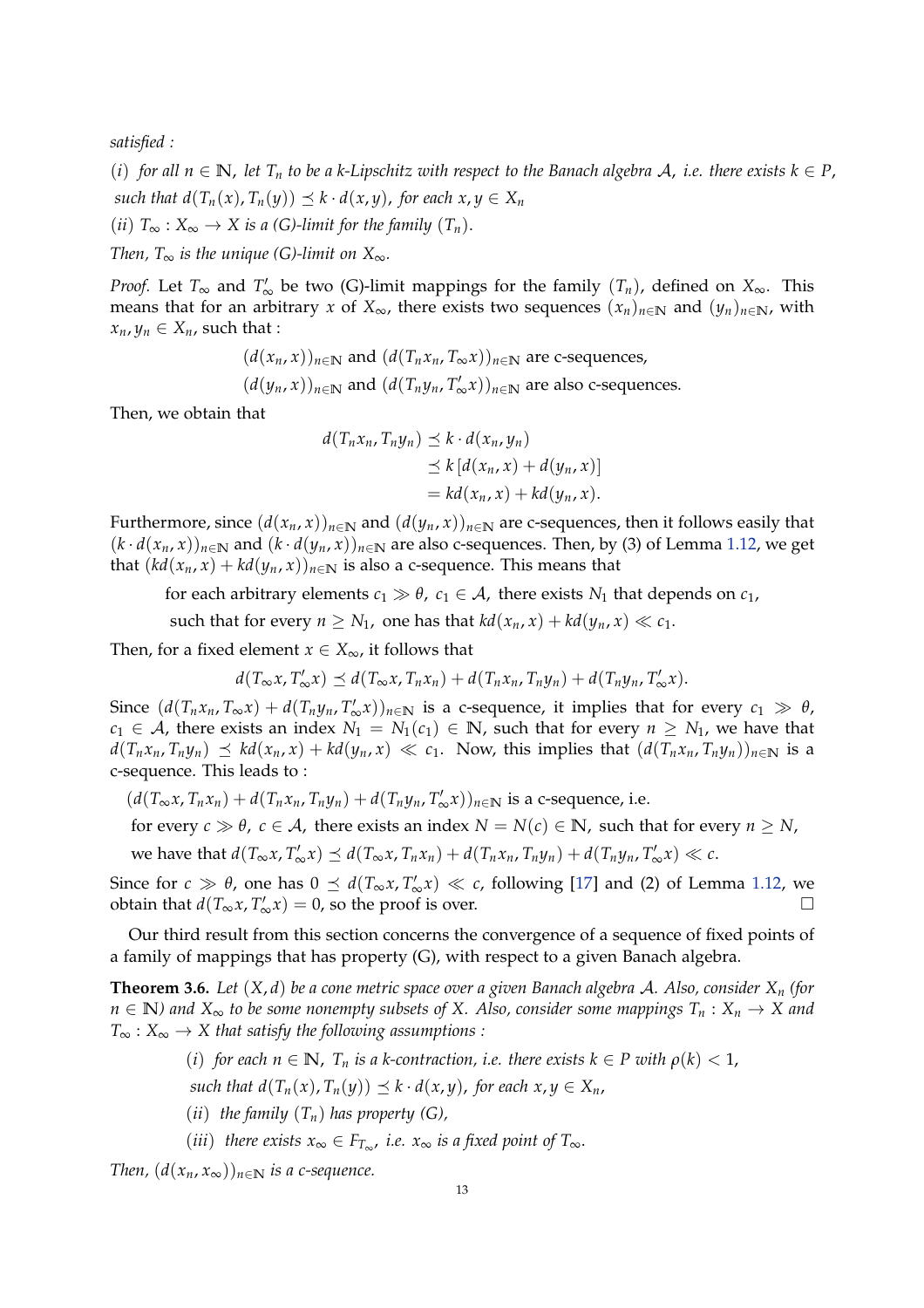*Proof.* We know that  $x_n = T_n(x_n)$  and that  $x_\infty = T_\infty(x_\infty)$ . Furthermore, since  $T_\infty$  is a (G)-limit for the family  $(T_n)$ , then for an arbitrary element  $x \in X_\infty$ , there exists a sequence  $(y_n)_{n \in \mathbb{N}}$ , with  $y_n \in X_n$  for each  $n \in \mathbb{N}$ , such that  $(d(y_n, x))_{n \in \mathbb{N}}$  and  $(d(T_n y_n, T_\infty x))_{n \in \mathbb{N}}$  are c-sequences. Moreover, taking  $x = x_\infty$  we obtain that  $(d(y_n, x_\infty))_{n \in \mathbb{N}}$  and  $(d(T_n y_n, T_\infty x_\infty))_{n \in \mathbb{N}}$  are also c-sequences. Then, it follows that

$$
d(x_n, x_\infty) = d(T_n x_n, T_\infty x_\infty)
$$
  
\n
$$
\leq d(T_n x_n, T_n y_n) + d(T_n y_n, T_\infty x_\infty)
$$
  
\n
$$
\leq k \cdot d(x_n, y_n) + d(T_n y_n, T_\infty x_\infty)
$$
  
\n
$$
\leq k \cdot d(x_n, x_\infty) + k \cdot d(y_n, x_\infty) + d(T_n y_n, T_\infty x_\infty).
$$

This means that

$$
k \cdot d(x_n, x_\infty) + k \cdot d(y_n, x_\infty) + d(T_n y_n, T_\infty x_\infty) - d(x_n, x_\infty) \in P \Leftrightarrow
$$
  
\n
$$
k \cdot d(y_n, x_\infty) + d(T_n y_n, T_\infty x_\infty) + (k - e) \cdot d(x_n, x_\infty) \in P \Leftrightarrow
$$
  
\n
$$
k \cdot d(y_n, x_\infty) + d(T_n y_n, T_\infty x_\infty) - (e - k) \cdot d(x_n, x_\infty) \in P.
$$

Now, since  $ρ(k) < 1$  and  $k ≥ θ$ , then there exists  $(e - k)^{-1} ≥ θ$ . Furthermore  $(e - k)^{-1} =$ ∞  $\sum k^i \in P$ , since  $k \in P$ . At the same time, using the fact that  $P^2 \subset P$  and multiplying *i*=0 by  $(e-k)^{-1}$  , we obtain that  $(e-k)^{-1}$   $[kd(y_n,x_\infty)+d(T_ny_n,T_\infty x_\infty)]-d(x_n,x_\infty) \in P$ . This is equivalent to

$$
d(x_n,x_\infty)\preceq (e-k)^{-1}\left[kd(y_n,x_\infty)+d(T_ny_n,T_\infty x_\infty)\right].
$$

Finally, since  $(d(y_n, x_\infty))_{n \in \mathbb{N}}$  and  $(d(T_n y_n, T_\infty x_\infty))_{n \in \mathbb{N}}$  are c-sequences, then also  $((e-k)^{-1}d(y_n,x_\infty))_{n\in\mathbb{N}}$  and  $((e-k)^{-1}d(T_ny_n,T_\infty x_\infty))_{n\in\mathbb{N}}$  are c-sequences. So, for an arbitrary element  $c \gg \theta$ ,  $c \in A$ , there exists  $N = N(c) \ge 0$ , such that for every  $n \ge N$ , one has that  $d(x_n,x_\infty)\preceq(e-k)^{-1}kd(y_n,x_\infty)+(e-k)^{-1}d(T_ny_n,T_\infty x_\infty)\ll c$ , so the sequence  $(d(x_n,x_\infty))_{n\in\mathbb{N}}$ is indeed a c-sequence.

**Remark 3.7.** In Theorem [3.6](#page-12-0) we supposed that indeed there exists  $x_n \in F_{T_n}$ . An alternative way is to suppose that  $(X, d)$  is a complete cone metric space over A and after that one can establish a local variant of existence and uniqueness of fixed points for the mappings  $T_n$ , since they are contractions with respect to the cone metric, but not on the whole metric space.

Now, it is time to present a consequence of Theorem [3.6](#page-12-0) in which we refer to the connection between the pointwise convergence of a sequence of self-mappings and the (G)-property of the same sequence.

**Corollary 3.8.** *Let*  $(X, d)$  *be a cone metric space over a Banach algebra A. Also, consider*  $T_n, T_\infty$  :  $X \rightarrow X$  some given mappings. Suppose the following assumptions are satisfied :

- $(i)$   $T_n \stackrel{p}{\rightarrow} T_\infty$  *as*  $n \rightarrow \infty$ ,
- (*ii*)  $T_n$  *is a k-contraction with respect to the cone metric, for eac*  $n \in \mathbb{N}$ *,*
- (*iii*) *there exists*  $x_n \in F_{T_n}$  *and*  $x_\infty \in F_{T_\infty}$ .

*Then,*  $(T_n)_{n \in \mathbb{N}}$  *has the property*  $(G)$ *, with*  $T_\infty$  *as the*  $(G)$ *-limit.* 

*Proof.* From (i), it follows that for each  $c \gg \theta$ ,  $c \in A$  and for every  $x \in (X, d)$ , there exists and index *N* that depends on *c* and *x*, such that for all  $n \geq N$ , one has that  $d(T_n x, T_\infty x) \ll c$ . We shall show that if  $T_n \stackrel{p}{\to} T_\infty$ , then the family  $(T_n)$  has the property (G), with  $T_\infty$  as the (G)-limit. For the case when  $(T_n)$  has the (G) property, then for every  $x \in X_\infty = X$ , there exists  $(x_n)_{n \in \mathbb{N}}$ , with  $x_n \in X$  for each  $n \in \mathbb{N}$ , such that  $(d(x_n, x))_{n \in \mathbb{N}}$  and  $(d(T_n x_n, T_\infty x))_{n \in \mathbb{N}}$  are c-sequences. Furthermore, let's consider an arbitrary element  $x \in X$ . Taking  $x_n = x$ , for each  $n \in \mathbb{N}$ , we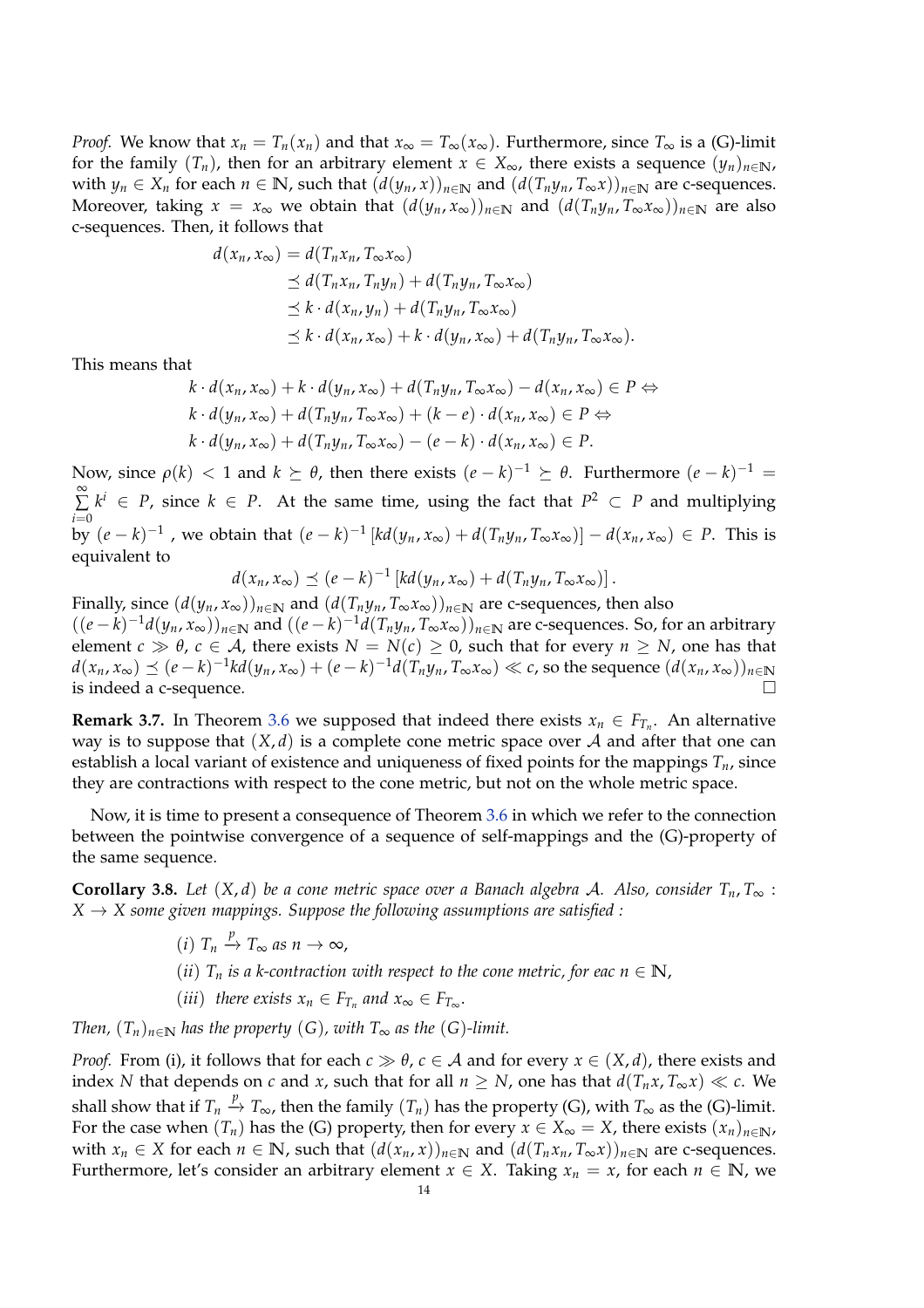obtain that  $d(x_n, x) = \theta \ll c$ , so  $(d(x_n, x))_{n \in \mathbb{N}}$  is a c-sequence. Moreover,  $(d(T_n x_n, T_\infty x))_{n \in \mathbb{N}}$  is also a c-sequence, because of (i).  $\Box$ 

Now, we shall present a theorem in which we are concerned with the relationship between the pointwise convergence of a sequence of mappings in the setting of cone metric spaces and the equicontinuity of the family of mappings.

**Theorem 3.9.** *Let* (*X*, *d*) *be a cone metric space over a Banach algebra* A *and M be a nonempty subset of X. Furthermore, let*  $T_n$  :  $M \to X$  *be a given operator such that the family*  $(T_n)$  *has the (G) property with the (G)-limit T*∞*. Also, let's suppose that the following conditions are satisfied :*

> (*i*) *the family* (*Tn*) *is equicontinuous on M*, (*ii*) *there exists*  $x_n \in F_{T_n}$ , for each  $n \in \mathbb{N}$  and  $x_\infty \in F_{T_\infty}$ .

*Then*  $T_n \stackrel{p}{\rightarrow} T_\infty$ *.* 

*Proof.* By (i), since the family  $(T_n)$  is equicontinuous, it follows that for each  $c_1 \gg \theta$ ,  $c_1 \in \mathcal{A}$ and for every  $x \in (X, d)$ , there exists  $c_2 \gg \theta$ ,  $c_2 \in A$  that depends on  $c_1$  and  $x$ , such that for all *y* ∈ (*X*, *d*) with *d*(*x*, *y*) ≪ *c*<sub>2</sub>, one has that *d*(*T<sub>n</sub>x*, *T<sub>n</sub>y*) ≪ *c*<sub>1</sub>. Let's suppose that (*T<sub>n</sub>*) has the (*G*) property with the (G)-limit  $T_{\infty}$ , i.e. for each  $x \in M$ , there exists a sequence  $(x_n)_{n \in \mathbb{N}}$  from *M*, for which one has  $(d(x_n, x))_{n \in \mathbb{N}}$  and  $(d(T_n x_n, T_\infty x))_{n \in \mathbb{N}}$  are c-sequences. Moreover, we want to show that for every arbitrary element  $c \gg \theta$ ,  $c \in A$  and for each  $x \in (M, d)$ , there exists an index *N* > 0 that depends on *c* and *x* such that for every  $n > N$ , one has  $d(T_n x, T_\infty x) \ll c$ . So, let  $c \gg \theta$  be a fixed arbitrary element of the given Banach algebra and  $x \in M \subset X$ . From the equicontinuity of the family  $(T_n)$  over A, there exists  $\bar{c}$  that depends on c and x, where  $\bar{c}$ is from *P*, such that  $d(x, y) \ll \bar{c}$  implies that  $d(T_n x, T_n y) \ll c$ , with  $y \in M$  and  $n \in \mathbb{N}$ . For *x* and *c*, there exists an index  $N_1 \geq 0$  that depends on *c* and *x*, such that for every  $n \geq N_1$ , one has that  $d(T_n x_n, T_n x) \ll c$ . Taking  $n \ge \max\{N, N_1\}$ , we have that

$$
d(T_n x, T_\infty x) \preceq d(T_n x_n, T_\infty x) + d(T_n x_n, T_n x) \ll c,
$$

where we have used the fact that  $(d(T_n x_n, T_\infty x))_{n\in\mathbb{N}}$  and  $(d(T_n x_n, T_n x))_{n\in\mathbb{N}}$  are c-sequences, so their sum is also a c-sequence by (3) of Lemma [1.12.](#page-4-0) Also,  $N_2$  is the index that is found out from the fact that  $(d(T_n x_n, T_\infty x))_{n\in\mathbb{N}}$  is a c-sequence. Finally, we recall that we also have used the idea that if *a*, *b* and *c*' are elements from  $\overline{A}$ , such that  $a \preceq b$  and  $b \ll c'$ , then  $a \ll c'$  $\Box$ 

Now, the next theorem of this section is an existence result for the fixed points of the (G) limit mapping of a sequence of contractions with respect to the cone metric space over a given Banach algebra.

**Theorem 3.10.** *Let* (*X*, *d*) *be a cone metric space over a Banach algebra* A*. Also, consider X<sup>n</sup> and X*<sup>∞</sup> *some given nonempty subsets of X. Let*  $T_n$  :  $X_n$  → *X* and  $T_\infty$  :  $X_\infty$  → *X* be some mappings that *satisfy :*

- (*i*) *the family*  $(T_n)$  *has property* (*G*) *with the* (*G*)-*limit*  $T_{\infty}$ *,*
- (*ii*) *T<sup>n</sup> are k-contractions in the sense of the given cone metric*,
- (*iii*) *there exists*  $x_n \in F_{T_n}$ .

*Then, there exists x*<sup>∞</sup> ∈ *FT*<sup>∞</sup> *if and only if the sequence* (*xn*)*n*∈**<sup>N</sup>** *is convergent in X*<sup>∞</sup> *in the sense of the Banach algebra (i.e. there exists*  $y \in X_\infty$  *such that*  $(d(x_n, y))_{n \in \mathbb{N}}$  *is a c-sequence).* 

*Proof.* From Theorem [3.6](#page-12-0) it follows that if there exists  $x_\infty \in F_{T_\infty}$ , then  $(d(x_n, x_\infty))_{n\in\mathbb{N}}$  is a csequence. Now, we consider the reverse implication, namely let  $(x_n)_{n\in\mathbb{N}}$ , with  $x_n \in X_n$  for each  $n \in \mathbb{N}$  and  $x_{\infty} \in X_{\infty}$  be such that  $(d(x_n, x_{\infty}))_{n \in \mathbb{N}}$  is a c-sequence. For the element  $x_{\infty}$ ,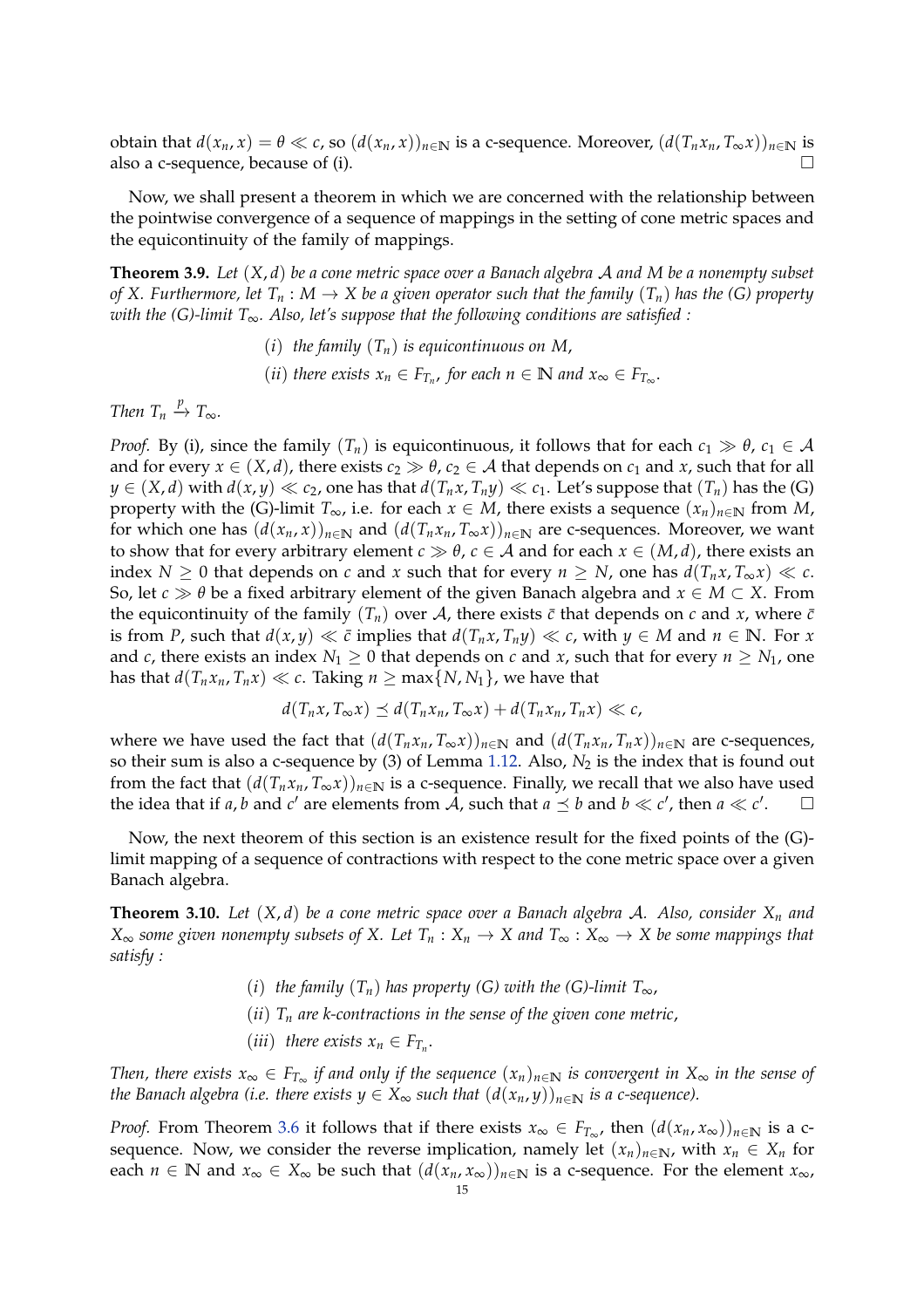by (i) we have that there exists a sequence  $(y_n)_{n \in \mathbb{N}}$ , with  $y_n \in X_n$  for every  $n \in \mathbb{N}$  such that  $(d(y_n, x_\infty))_{n\in\mathbb{N}}$  and  $(d(T_n y_n, T_\infty x_\infty))_{n\in\mathbb{N}}$  are c-sequences. Then, we obtain

$$
d(x_{\infty}, T_{\infty}x_{\infty}) \preceq d(x_{\infty}, x_n) + d(T_n x_n, T_n y_n) + d(T_n y_n, T_{\infty}x_{\infty})
$$
  
\n
$$
\preceq d(x_{\infty}, x_n) + k \cdot d(x_n, y_n) + d(T_n y_n, T_{\infty}x_{\infty})
$$
  
\n
$$
\preceq d(x_{\infty}, x_n) + k \cdot d(x_n, x_{\infty}) + k \cdot d(y_n, x_{\infty}) + d(T_n y_n, T_{\infty}x_{\infty}).
$$

Since all the elements from the right hand side are c-sequences, by (3) of Lemma [1.12,](#page-4-0) the whole sum from the right hand side is a c-sequence. This means that for an arbitrary  $c \gg \theta$ we have that  $0 \le d(x_\infty, T_\infty, x_\infty) \ll c$ . By (2) of Lemma [1.12](#page-4-0) it follows that  $x_\infty = T_\infty, x_\infty$ , so the proof is over.  $\Box$ 

Now, we are ready to present our last two results from the present section regarding the link between the uniform convergence with respect to the cone metric and the (H)-property of a given sequence of operators.

**Theorem 3.11.** *Let*  $(X, d)$  *be a cone metric space over a Banach algebra A. Also, consider*  $M \subset X$  *a nonempty set. Let*  $T_n$ ,  $T_\infty$  :  $M \to X$  *some given mappings.* 

*a)* If  $T_n \stackrel{u}{\rightarrow} T_\infty$ , then  $T_\infty$  is the (H)-limit of the family  $(T_n)$ .

*b)* If  $T_\infty$  is the (H)-limit of  $(T_n)$  and if  $T_\infty$  is uniformly continuous on M, then  $T_n \stackrel{u}{\to} T_\infty$ .

*Proof.* a) Suppose that  $T_n \stackrel{u}{\rightarrow} T_\infty$ , i.e. for each  $c \gg \theta$ , with  $c \in A$ , there exists an index *N* = *N*(*c*) ≥ 0, such that for all *n* ≥ *N*, it follows that  $d(T_n x, T_∞ x) \ll c$ , for each arbitrary *x*. Let's consider a sequence  $(x_n)_{n \in \mathbb{N}}$ , such that  $x_n \in X_n$  for every  $n \in \mathbb{N}$ . Taking  $y_n = x_n$  ∈  $X_n = X_\infty = M$ , we only need to show that  $(d(T_n x_n, T_\infty y_n))_{n \in \mathbb{N}} = (d(T_n x_n, T_\infty x_n))_{n \in \mathbb{N}}$  is a c-sequence. Finally, taking  $x = x_n$  in the definition of uniform convergence with respect to the cone metric *d* of the family  $(T_n)$ , then the proof is over.

b) We let the proof to the reader, since it follows in a similar way [\[1\]](#page-25-5), namely the one from the case of metric spaces. Furthermore, the concept of uniform continuity in the framework of a cone metric space over a Banach algebra can be extended from the case of usual metric spaces.  $\Box$ 

Now, our last theorem of this section concerns the convergence of a sequence of fixed points of a family of mappings to the fixed point of the (H)-limit of the same family of operators.

<span id="page-15-0"></span>**Theorem 3.12.** *Let* (*X*, *d*) *be a cone metric space over a Banach algebra* A*. Consider X<sup>n</sup> for each n* ∈ **N** and  $X_{\infty}$  to be some nonempty subset of X. Also, let  $T_n$  :  $X_n$  → X and  $T_{\infty}$  :  $X_{\infty}$  → X be some *mappings that satisfy the following assumptions :*

> $(i)$   $x_n \in F_{T_n}$ , (*ii*)  $(T_n)$  *has the property (H) with the (H)-limit*  $T_{\infty}$ , (*iii*)  $T_{\infty}$  *is a*  $k_{\infty}$  – *contraction with respect to the cone metric d,*  $(iv)$  *there exists and is unique*  $x_{\infty} \in F_{T_{\infty}}$ .

*Then*  $(d(x_n, x_\infty))_{n \in \mathbb{N}}$  *is a c-sequence.* 

*Proof.* From the property (H) and for the sequence  $(x_n)_{n\in\mathbb{N}}$ , there exists another sequence  $(y_n)_{n\in\mathbb{N}}$  from  $X_\infty$ , for which one has that  $(d(x_n,y_n))_{n\in\mathbb{N}}$  and  $(d(T_nx_n,T_\infty y_n))_{n\in\mathbb{N}}$  are c-sequences. Furthermore, we consider the following chain of inequalities :

$$
d(x_n, x_\infty) = d(T_n x_n, T_\infty x_\infty)
$$
  
\n
$$
\leq d(T_n x_n, T_\infty y_n) + d(T_\infty y_n, T_\infty x_\infty)
$$
  
\n
$$
\leq d(T_n x_n, T_\infty y_n) + k_\infty \cdot d(y_n, x_\infty)
$$
  
\n
$$
\leq d(T_n x_n, T_\infty y_n) + k_\infty \cdot d(y_n, x_n) + k_\infty \cdot d(x_n, x_\infty).
$$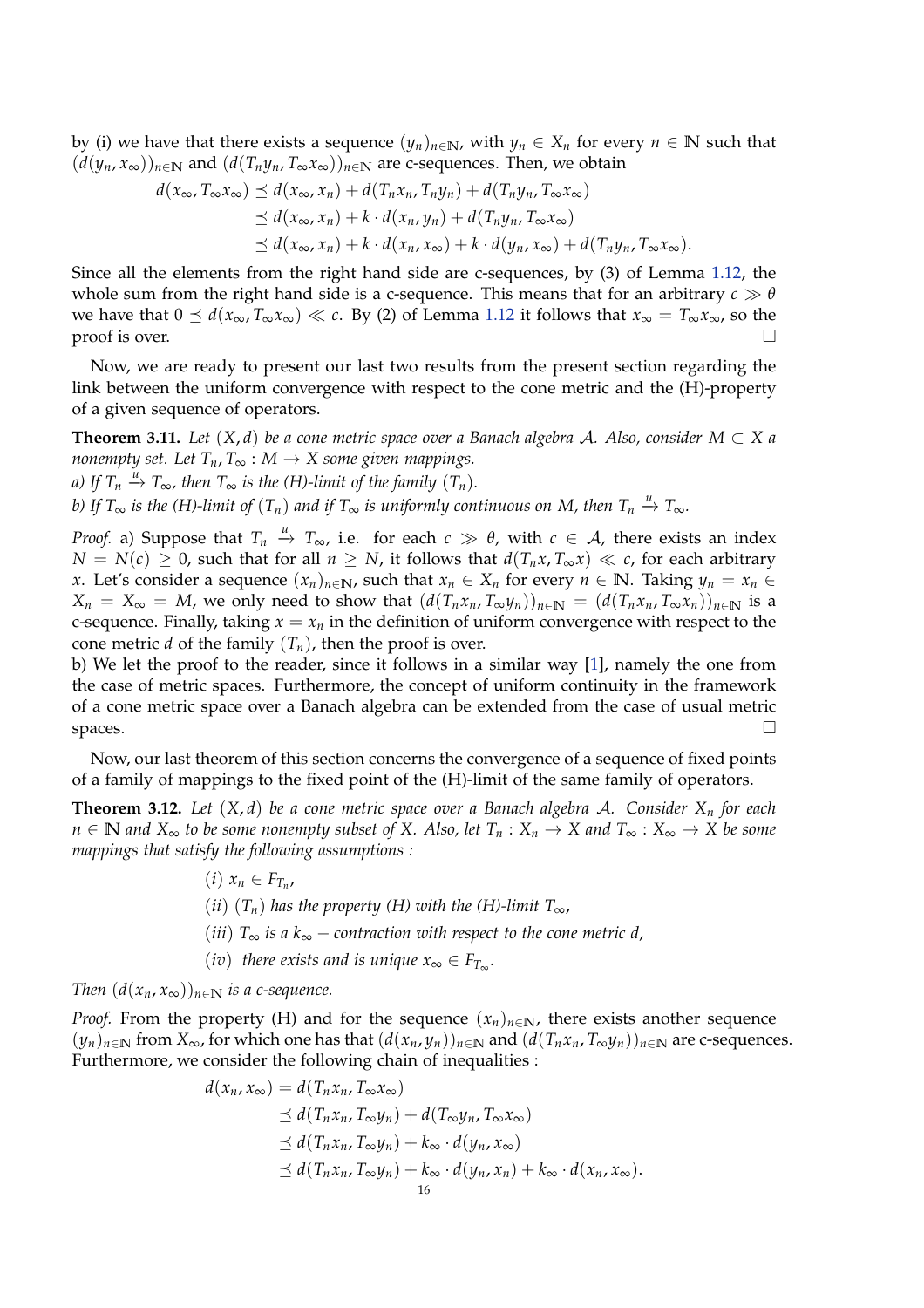After some easy algebraic manipulations, one obtains that

$$
d(T_n x_n, T_{\infty} y_n) + k_{\infty} \cdot d(y_n, x_n) - (e - k_{\infty}) \cdot d(x_n, x_{\infty}) \in P.
$$

As in the proofs of the above theorems, using the property of the solid cone *P*, namely  $P^2 \subset P$ , the fact that  $\rho(k_{\infty}) < 1$  and multiplying by  $(e - k_{\infty})^{-1}$ , it follows that

$$
(e-k)^{-1} \cdot d(T_n x_n, T_{\infty} y_n) + (e-k)^{-1} \cdot k_{\infty} \cdot d(y_n, x_n) - d(x_n, x_{\infty}) \in P.
$$

This is equivalent to

$$
d(x_n,x_\infty) \preceq (e-k)^{-1} \cdot d(T_nx_n,T_\infty y_n) + (e-k)^{-1} \cdot k_\infty \cdot d(y_n,x_n).
$$

Using the fact that, by Lemma [1.12,](#page-4-0) the right hand side is a c-sequence, the conclusion follows easily.  $\Box$ 

At last, we are ready to give a crucial remark regarding the assumption (iv) from Theorem [3.12.](#page-15-0)

**Remark 3.13.** One can omit condition (iv) from the previous theorem if we suppose that (*X*, *d*) is a complete cone over the Banach algebra A. With this assumption, since  $T_{\infty}$  is a contraction on a subset of the space in the sense of the cone metric *d*, then one can prove a local variant principle in which the operator has a unique fixed point.

#### 4. Applications to systems of functional and differential equations

In this section we shall present some applications linked to functional coupled equations and systems of differential equations, respectively. Also, we shall show that our theorems from the second section are a viable tool for studying the convergence of the unique solution of different types of sequences regarding generalized type of functional and differential equations. Furthermore, in our first result, following Theorem 3.1 of [\[4\]](#page-25-11) we shall present the convergence of the solutions of some coupled equations, using our results that are based upon the idea of an Banach algebra.

<span id="page-16-2"></span>**Theorem 4.1.** Let  $F_n$ ,  $G_n$ ,  $\tilde{F}$ ,  $\tilde{G}$  :  $\mathbb{R}^2 \to \mathbb{R}^2$  be some given mappings (for  $n \in \mathbb{N}$ ). Also, consider the *following systems of coupled functional equations :*

<span id="page-16-0"></span>(4.1) 
$$
\begin{cases} F_n(x,y) = 0 \\ G_n(x,y) = 0 \end{cases}
$$
, with  $(x,y) \in \mathbb{R}^2$ ,

*and*

(4.2) 
$$
\begin{cases} \tilde{F}(x,y) = 0 \\ \tilde{G}(x,y) = 0 \end{cases}
$$
, with  $(x,y) \in \mathbb{R}^2$ .

*Suppose that the mappings*  $F_n$ ,  $G_n$ ,  $\tilde{F}$  and  $\tilde{G}$  satisfy the following assumptions :

*(1) There exists*  $M > 0$ , such as for  $n \in \mathbb{N}$ , there exists  $L_n > 0$  satisfying  $\max_{n \geq 1} L_n \leq M < 1$ , such *that*

<span id="page-16-1"></span>
$$
\begin{cases} |F_n(x_1,y_1)-F_n(x_2,y_2)+x_1-x_2|\leq L_n|x_1-x_2|\\ |G_n(x_1,y_1)-G_n(x_2,y_2)+y_1-y_2|\leq L_n|y_1-y_2|\end{cases}
$$

*where*  $(x_1, x_2)$  *and*  $(y_1, y_2)$  *are from*  $\mathbb{R}^2$ *. (2) There exists*  $\tilde{L} \in (0,1)$ *, such that* 

$$
\begin{cases} & |\tilde{F}(x_1,y_1) - \tilde{F}(x_2,y_2) + x_1 - x_2| \leq \tilde{L}|x_1 - x_2| \\ & |\tilde{G}(x_1,y_1) - \tilde{G}(x_2,y_2) + y_1 - y_2| \leq \tilde{L}|y_1 - y_2| \end{cases}
$$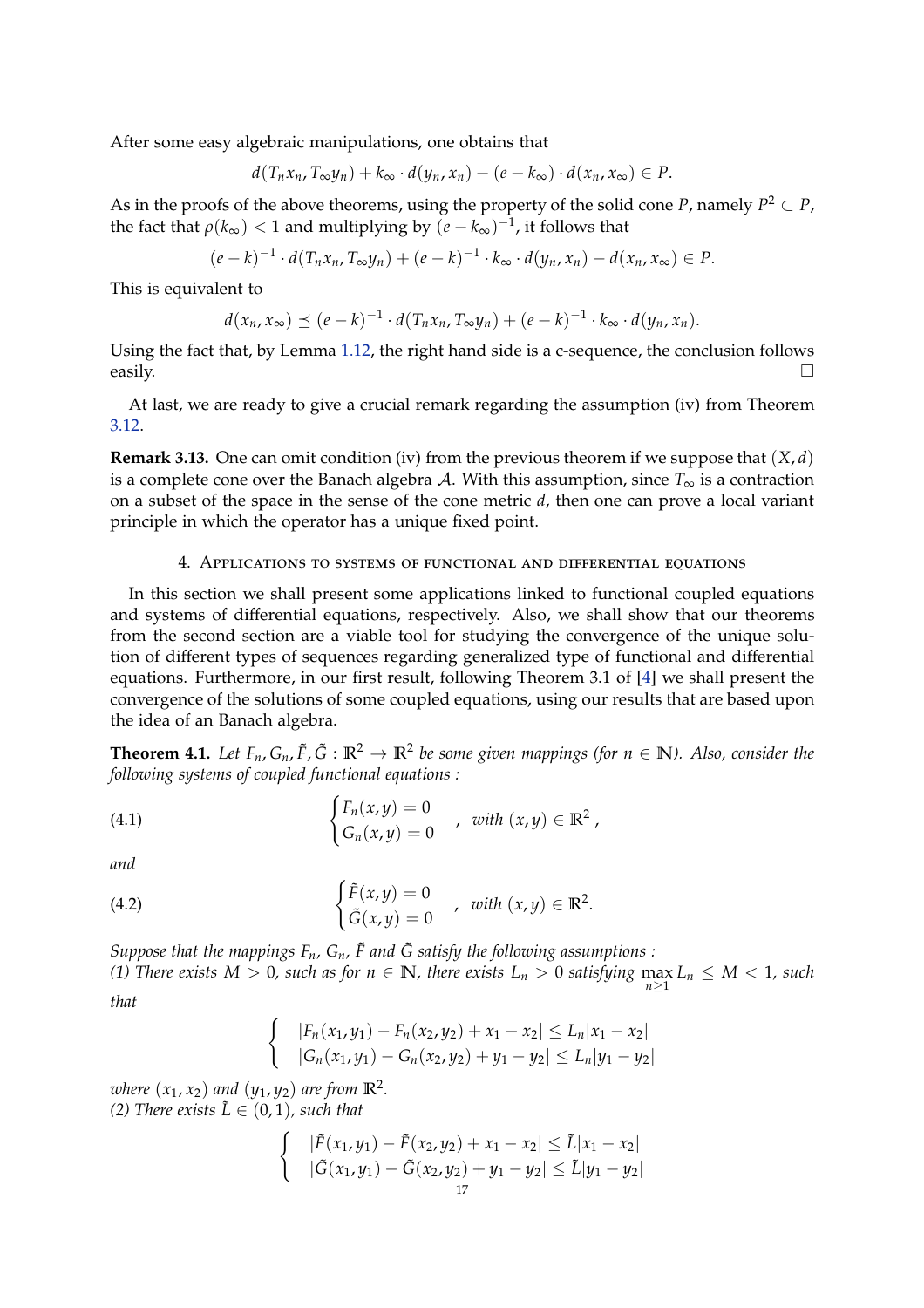*where*  $(x_1, x_2)$  *and*  $(y_1, y_2)$  *are from*  $\mathbb{R}^2$ *.* 

(3) The sequence  $(F_n)_{n\in\mathbb{N}}$  converges pointwise to  $\tilde{F}$  and  $(G_n)_{n\in\mathbb{N}}$  also converges pointwise to  $\tilde{G}$  in the *classical sense, i.e. :*

$$
\begin{cases}\nF_n \xrightarrow{p} \tilde{F} \\
G_n \xrightarrow{p} \tilde{G}\n\end{cases}, i.e. \quad\n\begin{cases}\n\lim_{n \to \infty} F_n(x) = \tilde{F}(x) \\
\lim_{n \to \infty} G_n(x) = \tilde{G}(x)\n\end{cases}, \text{ for each } x \in \mathbb{R}^2.
$$

*Then*  $x_n$  *converges to*  $\tilde{x}$  *and*  $y_n$  *converges to*  $\tilde{y}$ *, where*  $(x_n, y_n)$  *is the unique solution of* [4.1](#page-16-0) *and*  $(\tilde{x}, \tilde{y})$ *is the unique solution of [4.2.](#page-16-1)*

*Proof.* Let's consider the Banach algebra  $A = \mathbb{R}^2$  from Example [2.7.](#page-7-0) Also, let  $X = \mathbb{R}^2$ . Furthermore, consider the operators  $T_n$ ,  $T : X \to X$ , defined as

$$
T_n(x,y) = (F_n(x,y) + x, G_n(x,y) + y)
$$
 and  

$$
T(x,y) = (\tilde{F}(x,y) + x, \tilde{G}(x,y) + y),
$$

for each  $(x, y) \in \mathbb{R}^2$ . As in [\[4\]](#page-25-11) it is easy to see that for every  $n \in \mathbb{N}$ , the operator  $T_n$  is a contraction with coefficient (*Ln*, 0) and that *T* is also a contraction with respect to the Banach algebra A, but with coefficient  $(\tilde{L}, 0)$ . Moreover, also following [\[4\]](#page-25-11), one can easily show that for each  $n \in \mathbb{N}$ , there exists and is unique  $(x_n, y_n)$  the solution for the coupled equation system [4.1](#page-16-0) and  $(\tilde{x}, \tilde{y})$  the solution for [4.2,](#page-16-1) respectively. Now, our aim is to show that  $(d((x_n, y_n), (\tilde{x}, \tilde{y})))_{n \in \mathbb{N}}$  is a c-sequence with respect to the Banach algebra  $\mathcal{R}^2$  endowed with the cone metric  $d$  from Example [2.7.](#page-7-0) Now, in Theorem [2.10](#page-9-0) we considered contractions with the same coefficient *α*, with  $\rho(\alpha) < 1$ . At the same time, one can easily see that the same theorem can be proved in the case when the operators have different contraction coefficients  $\alpha_n$  for  $n \in \mathbb{N}$ , but endowed with the property that the sequence  $(\alpha_n)_{n\in\mathbb{N}}$  is bounded, i.e. there exists  $M \in P$  satisfying  $\rho(M) < 1$ , such as  $\alpha_n \preceq M$ , for all  $n \in \mathbb{N}$ . In our case, one can see that  $\rho((L_n, 0)) = \lim_{n \to \infty} ||(L_n, 0)^n||^{1/n}$ and that  $(L_n, 0) \preceq (M, 0)$ , with  $\rho(M, 0) = M < 1$ . Finally, the property that the sequence of coefficients is bounded leads to  $\max_{n \in \mathbb{N}} L_n \leq M < 1$ .

For example, we can modify the proof of Theorem [2.10,](#page-9-0) with :

$$
d(x_n^*, x^*) \preceq \alpha_n d(x_n^*, x^*) + d(T_n x^*, T x^*) \preceq M d(x_n^*, x^*) + d(T_n x^*, T x^*),
$$

when  $\alpha_n \preceq M$ , for every  $n \in \mathbb{N}$ . Here we have used the fact that if  $\alpha_n \preceq M$ , then  $\alpha_n d_n \preceq M d_n$ , where  $d_n \in P$ , because this leads to  $d_n \cdot (M - \alpha_n) \in P$ . This is of course a valid affirmation, because we can use the property  $P^2 \subseteq P$  on  $d_n$  and  $M - \alpha_n$ , which are both from the solid cone *P*. Moreover, we see that it is also a valid assumption that  $(e - M)^{-1} \in P$ , since *M* is from the nonempty cone *P*.

Now, using the above reasoning with respect to Theorem [2.10,](#page-9-0) we only need to show that  $T_n \stackrel{p}{\rightarrow} T$ , i.e. :

for each  $c \gg (0,0)$  and for  $z \in \mathbb{R}^2$ , there exists  $N = N(c,z) \geq 0$ , such that for every  $n \geq N$ , we must have that  $d(T_n z, Tz) \ll c$ .

Now, let  $c = c(c_1, c_2) \in \mathbb{R}^2$ , with  $c_1, c_2 > 0$  and let  $z = (x, y)$  an arbitrary element from  $\mathbb{R}^2$ . Then, we only need to show that

$$
(c_1,c_2)-d((F_n(x,y)+x,G_n(x,y)+y),(\tilde{F}(x,y)+x,\tilde{G}(x,y)+y))\in int(P) \Leftrightarrow
$$
  

$$
(c_1,c_2)-(|F_n(x,y)-\tilde{F}(x,y)|,|G_n(x,y)-\tilde{G}(x,y)|)\in int(P).
$$

This is equivalent to showing that

$$
\begin{cases}\n|F_n(x,y)-\tilde{F}(x,y)|< c_1, \\
|G_n(x,y)-\tilde{G}(x,y)|< c_2. \\
18\n\end{cases}
$$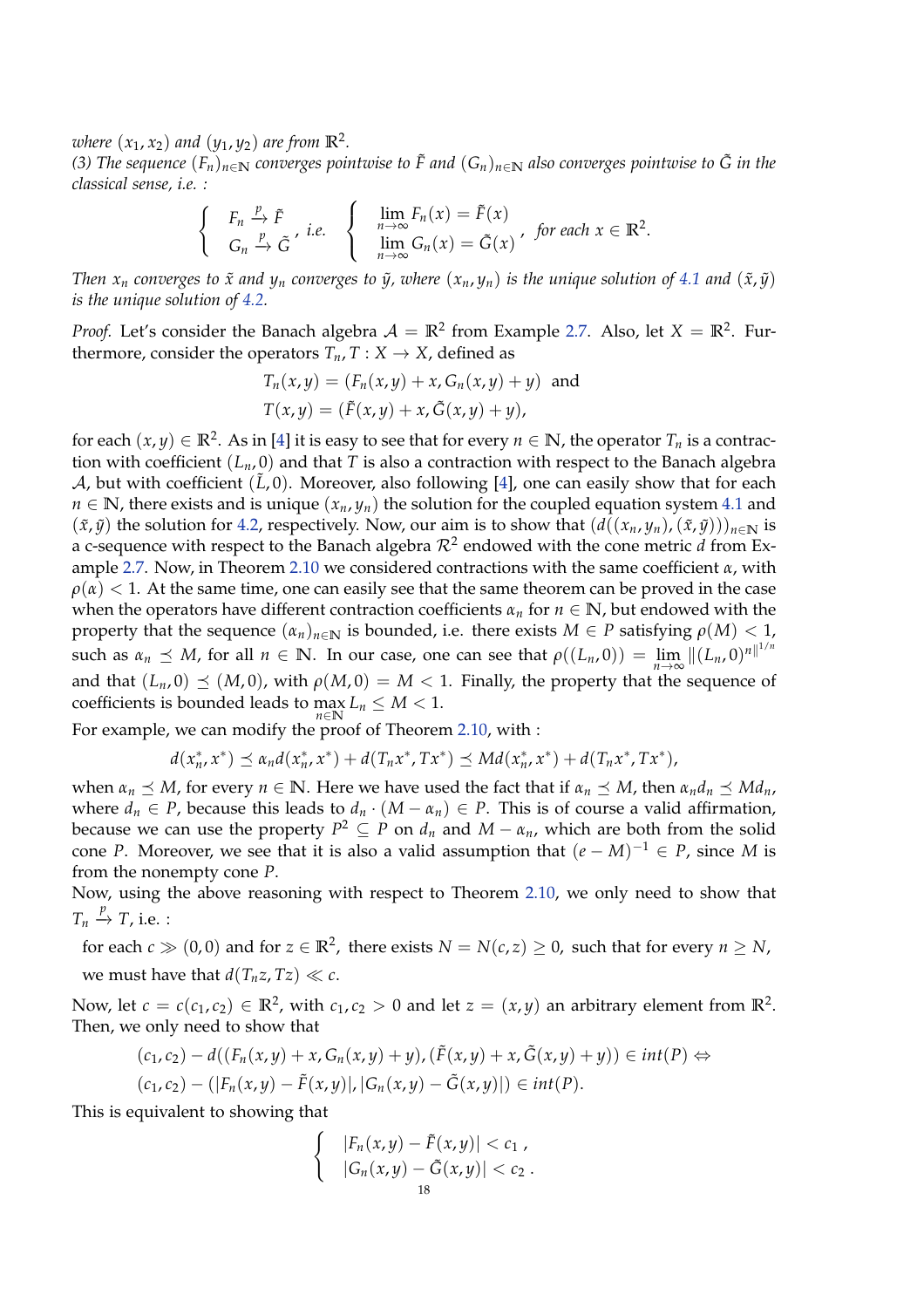Now, from the assumption (3), we obtain that for  $c_1 > 0$  and for  $z = (x, y) \in \mathbb{R}^2$ , there exists *N*<sub>1</sub> = *N*<sub>1</sub>( $c$ <sub>1</sub>,  $x$ ,  $y$ ) ≥ 0, such as for every  $n$  ≥ *N*<sub>1</sub>, it follows that  $|F_n(x, y) - \tilde{F}(x, y)| < c$ <sub>1</sub>. In a similar way, for  $c_2 > 0$  and for  $z = (x, y) \in \mathbb{R}^2$ , there exists  $N_2 = N_1(c_2, x, y) \ge 0$ , such as for every  $n \geq N_2$ , it follows that  $|G_n(x,y) - \tilde{G}(x,y)| < c_2$ . Finally, taking  $n \geq N := \max\{N_1, N_2\}$ , the conclusion follows easily.  $\Box$ 

Now, our second crucial result from the present section concerns an application to systems of differential equations. In fact, using the results from the second section and the idea of a Banach algebra, we present an existence and uniqueness theorem for the solution of a nonlinear systems of differential equations.

<span id="page-18-1"></span>**Theorem 4.2.** Let  $D \subset \mathbb{R}^3$  and  $(\alpha, \beta, \gamma) \in D$ . Also, consider  $\bar{\alpha}$ ,  $\bar{\beta}$  and  $\bar{\gamma}$  sufficiently small such that *the compact set*  $\Delta := \{(x, y, z) \mid |x - a| \leq \bar{a}, |y - \beta| \leq \bar{\beta}, |z - \gamma| \leq \bar{\gamma}\}\$ is a subset of D. *Consider the following nonlinear system of differential equations :*

(4.3)  

$$
\begin{cases}\ny'(x) = f(x, y(x), z(x)) \\
z'(x) = g(x, y(x), z(x)) \\
y(a) = \beta \\
z(a) = \gamma\n\end{cases}, where x \in I := [a - \bar{a}, a + \bar{a}].
$$

*Also, suppose the following assumptions are satisfied :*

- <span id="page-18-0"></span>(1) *the mappings f and g are continuous on D*,
- (2) *there exists*  $L_1, L_2 > 0$ *, such that*

$$
\begin{cases}\n|f(x,y,z)-f(x,\bar{y},\bar{z})| \le L_1|y-\bar{y}| \\
|g(x,y,z)-g(x,\bar{y},\bar{z})| \le L_2|z-\bar{z}| \n\end{cases}
$$
, for every  $(x,y,z)$  and  $(x,\bar{y},\bar{z}) \in D$ .

*Then, there exists a unique solution for the nonlinear differential system*  $4.3$  *on*  $I = [a - \bar{a}, a + \bar{a}]$ *.* 

*Proof.* First of all, we observe that the system of differential equation [4.3](#page-18-0) can be written under the following integral form :

(4.4) 
$$
\begin{cases} y(x) = \beta + \int_{a}^{x} f(s, y(s), z(s)) ds \\ z(x) = \gamma + \int_{a}^{x} g(s, y(s), z(s)) ds \end{cases}
$$
, where  $x \in I$ .

Furthermore, we consider the operator  $T : C(I) \times C(I) \rightarrow C(I) \times C(I)$ , defined as

$$
T(y,z)(x) = \left(\beta + \int_a^x f(s,y(s),z(s))\ ds, \gamma + \int_a^x g(s,y(s),z(s))\ ds\right), \text{ with } x \in I.
$$

In a more simplified form, *T* can be written as  $T = (T_1, T_2)$ , with  $T(y, z) = (T_1(y, z), T_2(y, z))$ . Moreover, for each  $x \in I$ , one has that

$$
T(y,z)(x) = (T_1(y,z)(x), T_2(y,z)(x)).
$$

Here  $T_1, T_2 : C(I) \times C(I) \rightarrow C(I)$ , where

(4.5) 
$$
\begin{cases}\nT_1(y,z)(x) = \beta + \int_a^x f(s,y(s),z(s)) ds \\
T_2(y,z)(x) = \gamma + \int_a^x g(s,y(s),z(s)) ds\n\end{cases}
$$
, where  $x \in I$ .

Now, it is time to recall that the space  $C(I)$  can be endowed with two norms, namely for all  $x \in C(I)$ , one has the Chebyshev norm  $||x||_C = \max_{t \in I} |x(t)|$  and the Bielecki norm  $||x||_{B,\tau} =$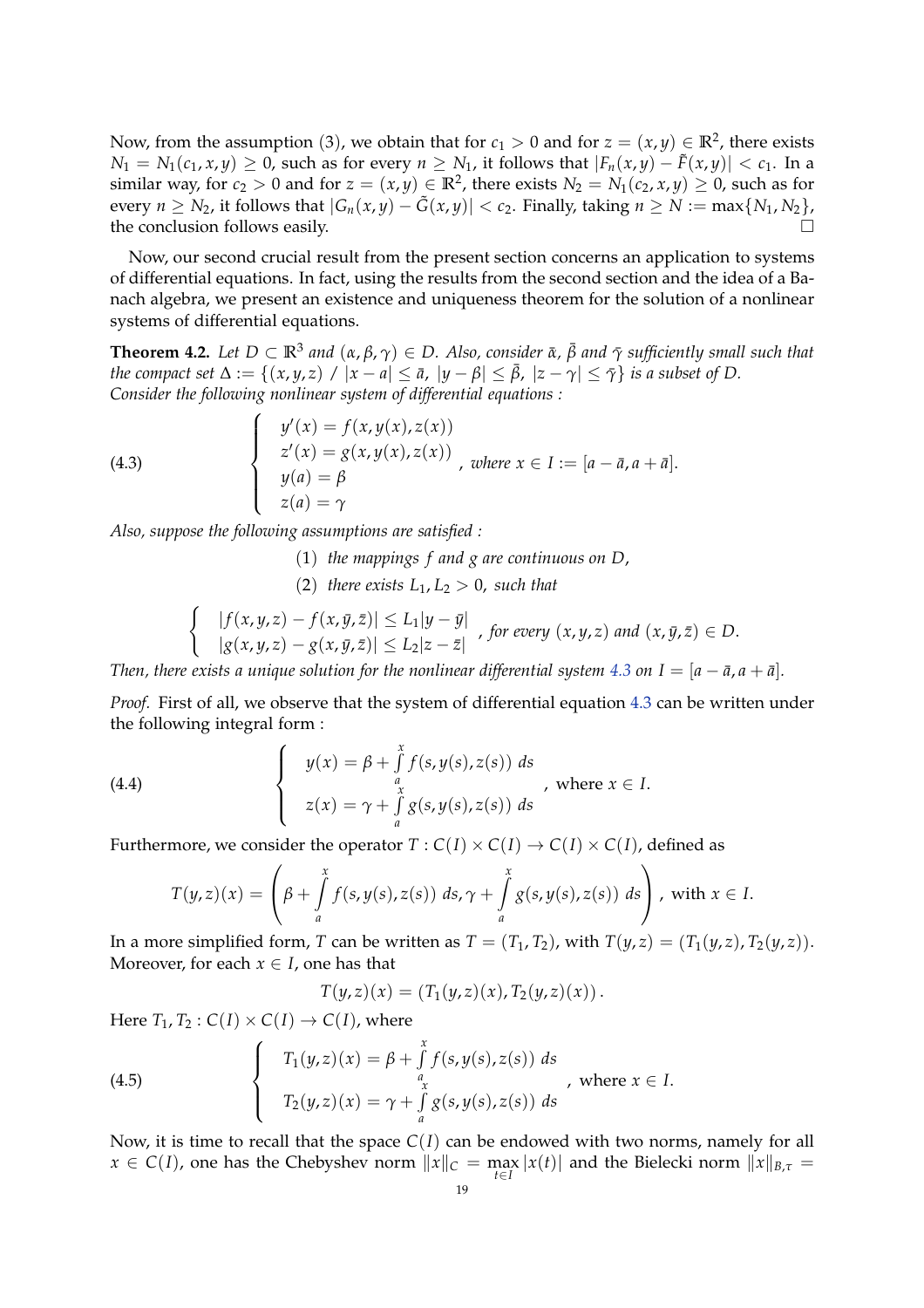$\max_{t \in I} |x(t)| e^{-\tau(t - (a - \bar{a}))}$ . Now, since we shall work very often with *C*(*I*), it is intuitive to specify what norm is appropriate in each particular case. So, let's denote  $\bar{X} = C(I, \|\cdot\|_{B,\tau_1}) \times C(I, \|\cdot\|_{B,\tau_1})$  $\parallel_{B,\tau_2}$ ). One the other hand, we define the operator  $d : \bar{X} \times \bar{X} \to \mathbb{R}^2$ , by

$$
d(a_1,a_2) = d((y_1,z_1),(y_2,z_2)) = (||y_1-y_2||_{B,\tau_1}, ||z_1-z_2||_{B,\tau_2}),
$$

where  $a_1 = (y_1, z_1)$  and  $a_2 = (y_2, z_2)$  are from  $\bar{X}$ . This means that  $y_1, y_2 \in C(I, \|\cdot\|_{B, \tau_1})$  and  $z_1, z_2 \in C(I, \|\cdot\|_{B,\tau_2})$ , respectively. Now, it is time to show that the mapping *d* is a complete cone metric over  $\mathbb{R}^2$ . From Example [2.7,](#page-7-0) we know that  $\mathbb{R}^2$  is a Banach algebra with the solid 'positive' cone  $P = \{(y, z) \mid y \ge 0 \text{ and } z \ge 0\} \subset \mathbb{R}^2$ . First of all, we shall show that *d* satisfies the basic axioms of the cone metric over **R**<sup>2</sup> :

(I) For each  $(a_1, a_2) = ((y_1, z_1), (y_2, z_2)) \in \overline{X} \times \overline{X}$ , we have that  $d(a_1, a_2) \succeq (0, 0)$  is equivalent *to*  $||y_1 - y_2||_{B,\tau_1} \ge 0$  and  $||z_1 - z_2||_{B,\tau_2} \ge 0$ , which is evidently true.

(II) For each  $(a_1, a_2) = ((y_1, z_1), (y_2, z_2)) \in \overline{X} \times \overline{X}$ , we have that  $d(a_1, a_2) = d((y_1, z_1), (y_2, z_2)) =$  $(\|y_1-y_2\|_{B,\tau_1}, \|z_1-z_2\|_{B,\tau_2})$  and that  $d(a_2,a_1)=d((y_2,z_2),(y_1,z_1))=(\|y_2-y_1\|_{B,\tau_1}, \|z_2-z_1\|_{B,\tau_2})$ so the second axiom is also satisfied.

(III) Now, for the triangle inequality, we consider  $a_1 = (y_1, z_1)$ ,  $a_2 = (y_2, z_2)$  and  $a_3 = (y_3, z_3)$ three arbitrary elements from  $\bar{X}$ . We must show that  $d(a_1, a_3) \preceq d(a_1, a_2) + d(a_2, a_3)$ , which is equivalent to  $d(a_1, a_2) + d(a_2, a_3) - d(a_1, a_3) \in P$ . This leads to

$$
\begin{cases} & \|y_2 - y_3\|_{B,\tau_1} + \|y_1 - y_2\|_{B,\tau_1} \geq \|y_1 - y_3\|_{B,\tau_1} \\ & \|z_2 - z_3\|_{B,\tau_2} + \|y_z - z_2\|_{B,\tau_2} \geq \|z_1 - z_3\|_{B,\tau_2} \end{cases}
$$

which is also valid. Now, regarding *d* and  $\bar{X}$ , we must show that  $(\bar{X}, d)$  is complete with respect to the setting of the Banach algebra  $\mathbb{R}^2$ . For this, let  $(x_n)_{n\in\mathbb{N}}\subset \bar{X}$  be a Cauchy sequence in the sense of the Banach algebra  $\mathbb{R}^2$ . We shall show that this sequence is convergent. Now, since  $x_n$  can be written as  $x_n = (y_n, z_n)$  for every  $n \in \mathbb{N}$ , with  $y_n \in C(I, \|\cdot\|_{B, \tau_1})$  and  $z_n \in$  $C(I, \| \cdot \|_{B,\tau_2})$  and since the sequence  $(x_n)_{n \in \mathbb{N}}$  is Cauchy, then  $(d(x_n, x_m))_{n \in \mathbb{N}}$  is a c-sequence. Consider  $c_1, c_2 > 0$  arbitrary elements of **R**. Taking  $c = (c_1, c_2)$ , there exists  $N \ge 0$  that depends on *c*, such that for every *n*,  $m \geq N$ , one has that  $(c_1, c_2) - d(x_n, x_m) \in int(P)$ . Now, this leads to  $||y_n - y_m||_{B,\tau_1} < c_1$  and  $||z_n - z_m||_{B,\tau_2} < c_2$ , respectively. Also, since  $c_1$  and  $c_2$  are arbitrary elements of **R**, then it follows that

$$
\lim_{n,m \to \infty} \|y_n - y_m\|_{B,\tau_1} = 0,
$$
  

$$
\lim_{n,m \to \infty} \|z_n - z_m\|_{B,\tau_2} = 0,
$$

i.e.  $(y_n)_{n \in \mathbb{N}}$  is Cauchy with respect to  $X_1$  and  $(z_n)_{n \in \mathbb{N}}$  is Cauchy with respect to  $X_2$ , where  $X_1 := C(I, \|\cdot\|_{B,\tau_1})$  and  $X_2 := C(I, \|\cdot\|_{B,\tau_2})$ . Now, since  $X_1$  and  $X_2$  are both Banach spaces, it follows that  $(y_n)_{n \in \mathbb{N}}$  is convergent in  $X_1$  and  $(z_n)_{n \in \mathbb{N}}$  is convergent in  $X_2$ , respectively. This means that there exists  $\bar{y}_0 \in X_1$  and  $\bar{z}_0 \in X_2$ , for which one has that  $y_n \to \bar{y}_0$  and  $z_n \to \bar{z}_0$  as *n* → ∞. By convergence, for  $c_1, c_2 > 0$ , there exists  $N_1 = N(c_1) \ge 0$  and  $N_2 = N_2(c_2) \ge 0$ , such that for every  $n \geq N_1$  and  $n \geq N_2$  simultaneously, one has that  $||y_n - \bar{y}_0||_{B,\tau_1} < c_1$  and  $\|z_n - \bar{z}_0\|_{B,\tau_2}$  < *c*<sub>2</sub>. So, it follows that  $(c_1, c_2) - d((y_n, z_n), (\bar{y}_0, \bar{z}_0)) \in int(P)$ , which leads to our desired conclusion.

Now, since we have showed that  $(\bar{X}, d)$  is a complete cone metric space over the Banach algebra  $\mathbb{R}^2$ , then we have that  $T: \bar{X} \to \bar{X}$ , with  $T = (T_1, T_2)$ , where  $T_1: \bar{X} \to X_1$  and  $T_2: \bar{X} \to X_2$ . Now, let  $\Delta := \{(x, y, z) \mid |x - a| \leq \bar{a}, |y - \beta| \leq \bar{\beta}, |z - \gamma| \leq \bar{\gamma}\} \subset D$ . Since the mappings *f* and

*g* are continuous on the compact ∆, then there exists  $M_f$ ,  $M_g ≥ 0$ , such that  $|f(x, y, z)| ≤ M_f$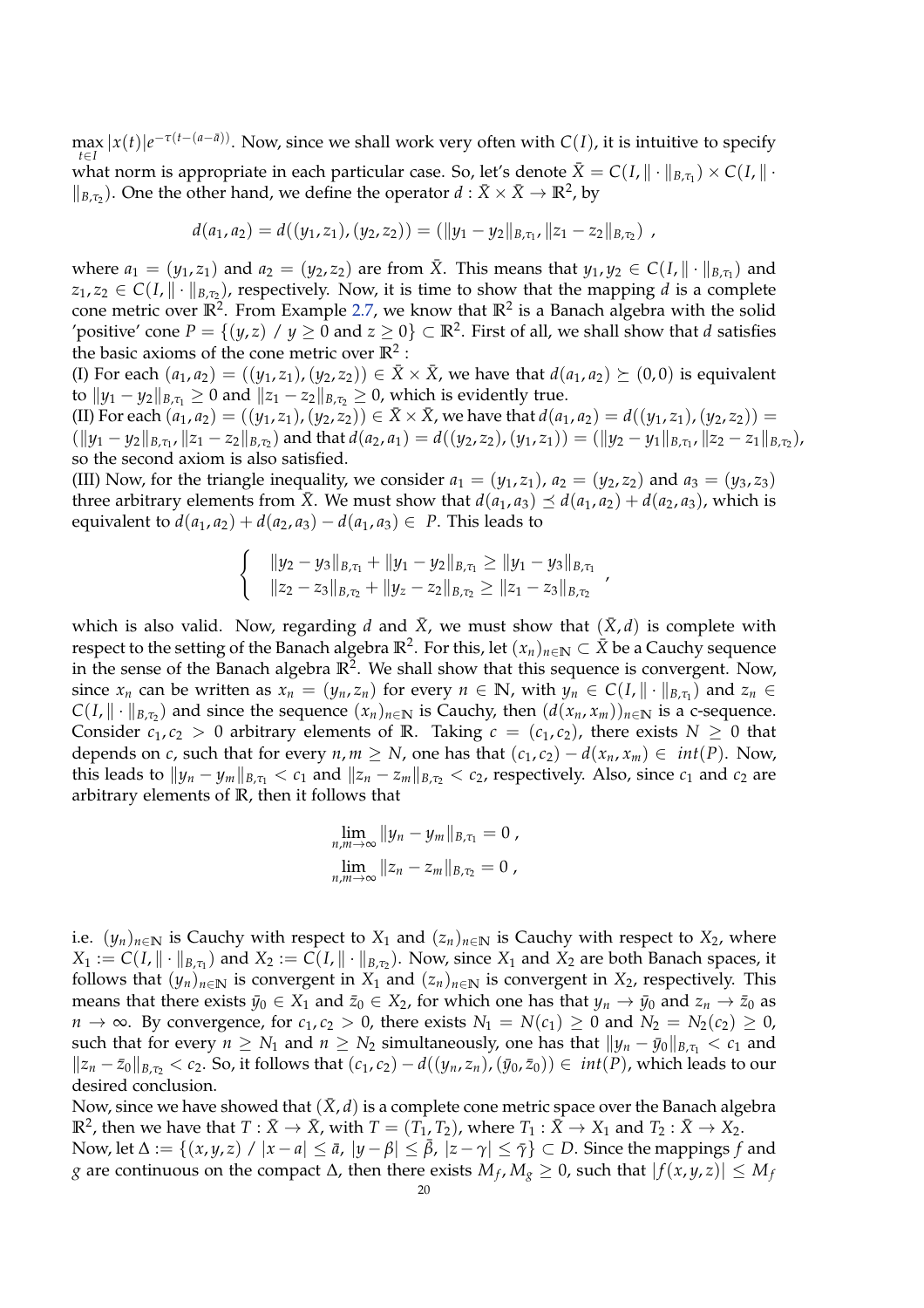and  $|g(x, y, z)|$  ≤ *M<sub>g</sub>*, for each  $(x, y, z)$  ∈ ∆. Furthermore, let

$$
\begin{cases}\n h_1 := \min \left\{ \bar{a}, \frac{\bar{\beta}}{M_f} \right\} \\
 h_2 := \min \left\{ \bar{a}, \frac{\bar{\gamma}}{M_g} \right\}.\n\end{cases}
$$

Also, define :

$$
S := \{ (y, z) \in C([a - h_1, a + h_1], || \cdot ||_{B, \tau_1}) \times C([a - h_2, a + h_2], || \cdot ||_{B, \tau_2}) / ||y - \beta||_{B, \tau_1} \leq \bar{\beta}
$$
  
and  $||z - \gamma||_{B, \tau_2} \leq \bar{\gamma} \}.$ 

Now, we shall show that  $T : S \rightarrow S$ , i.e. taking  $w \in S$ , we show that  $Tw \in S$ . For this, consider *w* =  $(y, z)$  ∈ *S* and *Tw* =  $(T_1w, T_2w)$  ∈ *S*. This means that we need to show

$$
\begin{cases}\nT_1 w \in C([a - h_1, a + h_1], \|\cdot\|_{B, \tau_1}) \\
T_2 w \in C([a - h_2, a + h_2], \|\cdot\|_{B, \tau_2})\n\end{cases}, \text{ with }\n\begin{cases}\n\|T_1 w - \beta\|_{B, \tau_1} \leq \bar{\beta} \\
\|T_2 w - \gamma\|_{B, \tau_2} \leq \bar{\gamma}\n\end{cases}
$$

The last chain of inequalities is equivalent to

$$
\begin{cases}\n\max_{x \in [a-h_1, a+h_1]} |T_1(y, z)(x) - \beta| e^{-\tau_1(x - (a - \bar{a}))} \leq \bar{\beta} \\
\max_{x \in [a-h_2, a+h_2]} |T_2(y, z)(x) - \gamma| e^{-\tau_2(x - (a - \bar{a}))} \leq \bar{\gamma}\n\end{cases}
$$

So, it follows that

$$
|T_1(y,z)(x) - \beta| = \left|\beta + \int_a^x f(s,y(s),z(s)) ds - \beta\right| \leq \int_a^x |f(s,y(s),z(s))| ds \leq M_f |x - a| \leq M_f h_1 \leq \bar{\beta}.
$$
  

$$
|T_2(y,z)(x) - \gamma| = \left|\gamma + \int_a^x g(s,y(s),z(s)) ds - \gamma\right| \leq \int_a^x |g(s,y(s),z(s))| ds \leq M_g |x - a| \leq M_g h_2 \leq \bar{\gamma}.
$$

For  $T = (T_1, T_2) : S \to S$ , we shall show that *T* is a contraction with respect to the cone metric *d* over  $\mathbb{R}^2$ . First of all, we show that  $S \subset \overline{X}$  is complete in the setting of *d*, i.e.  $(S, d)$  is a complete cone metric space over the same Banach algebra as before. For this, let's consider the sequence  $(x_n)_{n \in \mathbb{N}}$ , with  $x_n = (y_n, z_n)$  and  $x_n \in S$  for each  $n \in \mathbb{N}$ , such that  $(x_n)_{n \in \mathbb{N}}$  is Cauchy. So, we shall show that  $(x_n)_{n \in \mathbb{N}}$  is convergent with respect to *d*. As we have done with the proof of completeness of  $\bar{X}$ , we find that  $(y_n)_{n \in \mathbb{N}}$  is convergent in  $S_1$  and  $(z_n)_{n \in \mathbb{N}}$  is convergent in *S*2, where :

$$
S_1 := \left\{ y \in C([a - h_1, a + h_1], || \cdot ||_{B, \tau_1}) / ||y - \beta||_{B, \tau_1} \leq \bar{\beta} \right\},
$$
  

$$
S_2 := \left\{ y \in C([a - h_2, a + h_2], || \cdot ||_{B, \tau_2}) / ||z - \gamma||_{B, \tau_2} \leq \bar{\gamma} \right\},
$$

We have used the fact that  $S_1$  is a closed subset of  $X_1$  and  $X_1$  is complete, then  $S_1$  is also complete with respect to  $\|\cdot\|_{B,\tau_1}$ . In a similar way, since  $S_2$  is closed and  $X_2$  is complete, then *S*<sub>2</sub> is complete with respect to  $\|\cdot\|_{B,\tau_2}$ . Then, it is easy to see that  $(S, d)$  is complete with respect to the Banach algebra **R**<sup>2</sup> .

On the other hand, for  $T = (T_1, T_2) : S \rightarrow S$ , we show that *T* is a cone contraction, i.e. there exists  $\alpha = (\alpha_1, \alpha_2)$ , with  $\alpha_1, \alpha_2 \geq 0$ , such that  $\rho(\alpha) < 1$  and for each  $w, \bar{w} \in S$ , one has that  $d(Tw, T\bar{w}) \preceq \alpha \cdot d(w, \bar{w})$ . For the simplicity of results, we can take  $\alpha_2 = 0$ , because we can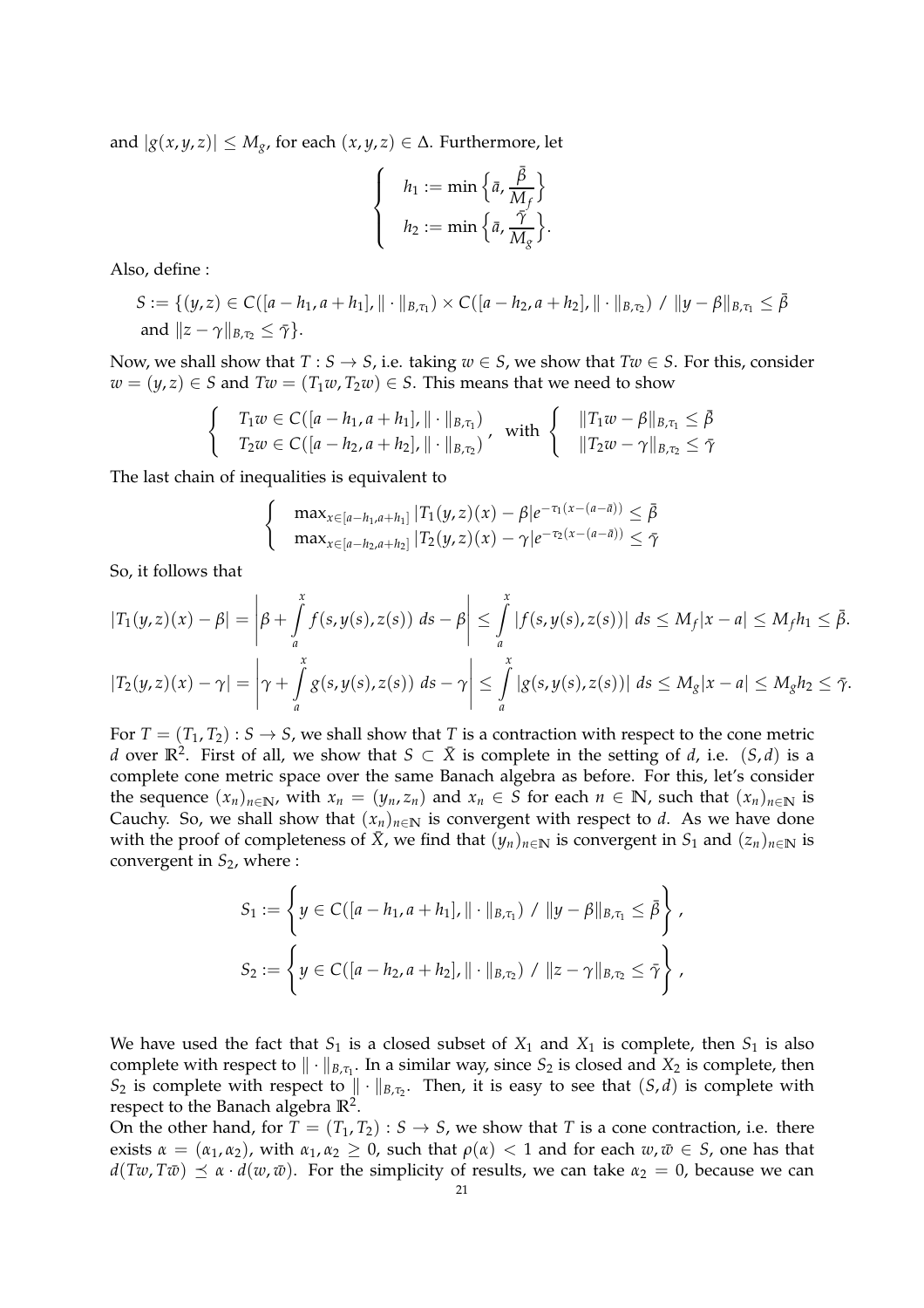work with the definition of contraction with respect to the cone metric with the assumption that  $\alpha \succeq \theta$  and not  $\alpha \gg \theta$ . Then, it follows that

$$
(\alpha_1,0)\cdot d((y_1,z_1),(y_2,z_2))-d((T_1(y_1,z_1),T_2(y_1,z_1)),(T_1(y_2,z_2),T_2(y_2,z_2)))\succeq(0,0).
$$

This is equivalent to

$$
||T_1(y_1,z_1) - T_1(y_2,z_2)||_{B,\tau_1} \leq \alpha_1 ||y_1 - y_2||_{B,\tau_1}
$$
  

$$
||T_2(y_1,z_1) - T_2(y_2,z_2)||_{B,\tau_2} \leq \alpha_1 ||z_1 - z_2||_{B,\tau_2}
$$

For example we have that

$$
||T_1(y_1,z_1)-T_1(y_2,z_2)||_{B,\tau_1} = \max_{x \in S_1} |T_1(y_1,z_1)(x)-T_1(y_2,z_2)(x)|e^{-\tau_1(x-(a-\bar{a}))}
$$

.

Furthermore, we get that

$$
|T_1(y_1, z_1)(x) - T_1(y_2, z_2)(x)| \leq \int_a^x |f(s, y_1(s), z_1(s)) - f(s, y_2(s), z_2(s))| ds
$$
  
\n
$$
\leq L_1 \int_a^x |y_1(s) - y_2(s)| ds
$$
  
\n
$$
= L_1 \int_a^x |y_1(s) - y_2(s)| e^{-\tau_1(s - (a - \bar{a}))} e^{\tau_1(s - (a - \bar{a}))} ds
$$
  
\n
$$
\leq L_1 \|y_1 - y_2\|_{B, \tau_1} \int_a^x e^{\tau_1(s - (a - \bar{a}))} ds
$$
  
\n
$$
= L_1 \|y_1 - y_2\|_{B, \tau_1} \cdot \frac{e^{\tau_1(x - (a - \bar{a}))} - 1}{\tau_1}
$$
  
\n
$$
\leq \frac{L_1}{\tau_1} \|y_1 - y_2\|_{B, \tau_1} e^{\tau_1(x - (a - \bar{a}))}.
$$

So, we obtain that

$$
|T_1(y_1,z_1)(x)-T_1(y_2,z_2)(x)|e^{-\tau_1(x-(a-\bar{a}))}\leq \frac{L_1}{\tau_1}||y_1-y_2||_{B,\tau_1}.
$$

Taking the maximum by  $x \in S_1$ , it follows that  $\alpha_1 \geq \frac{L_1}{\tau}$  $\frac{1}{\tau_1}$ . In a similar way, for the case when we are dealing with  $T_2$ , it follows that

$$
|T_2(y_1,z_1)(x)-T_2(y_2,z_2)(x)|e^{-\tau_2(x-(a-\bar{a}))}\leq \frac{L_2}{\tau_2}||z_1-z_2||_{B,\tau_2}.
$$

So  $\alpha_1 \geq \frac{L_2}{\tau_2}$  $\frac{L_2}{\tau_2}$ . This means that we can choose  $\tau_1$ ,  $\tau_2 > 0$ , such that

$$
\alpha_1=\max\left\{\frac{L_1}{\tau_1},\frac{L_2}{\tau_2}\right\}<1\;,
$$

because one can see that  $\rho((\alpha_1, 0)) = \alpha_1 < 1$  and applying Theorem 2.9 of [\[4\]](#page-25-11) with  $k_2 = k_3 =$  $k_4 = k_5 = 0$ ,  $k_1 = \alpha_1$  and *g* the identity mapping, then the proof is over.

Finally, we present our last result of this section regarding the convergence of a sequence of solutions for a family of nonlinear differential systems. Furthermore, the following theorem is crucial, in the sense that we extend the application of S.B. Nadler Jr. from [\[13\]](#page-25-3).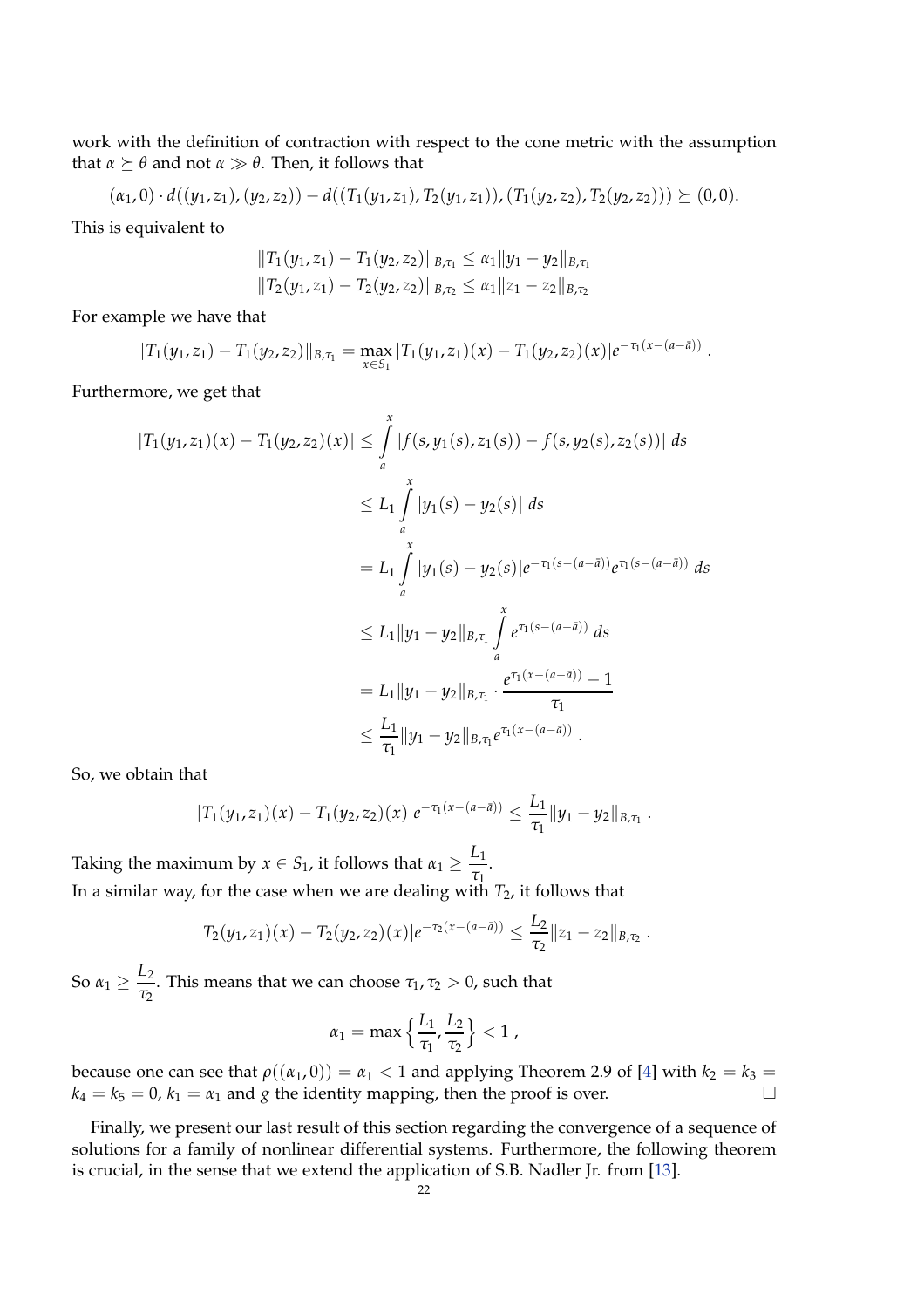**Theorem 4.3.** *Let D,* ∆ *and I as in the previous theorem. Consider the following nonlinear systems of differential equations :*

<span id="page-22-0"></span>(4.6) 
$$
\begin{cases} y'(x) = f_n(x, y(x), z(x)) \\ z'(x) = g_n(x, y(x), z(x)) \\ y(a) = \beta \\ z(a) = \gamma \end{cases}
$$
, for each  $n \ge 1$  and  $x \in I$ .

*Furthermore, consider another system of differential equations :*

(4.7) 
$$
\begin{cases}\ny'(x) = f(x, y(x), z(x)) \\
z'(x) = g(x, y(x), z(x)) \\
y(a) = \beta \\
z(a) = \gamma\n\end{cases}
$$

*where the functions fn*, *gn*, *f and g are continuous on D. Moreover, suppose the following assumptions are satisfied :*

<span id="page-22-1"></span>,

.

\n- (1) there exists 
$$
M \in (0,1)
$$
, such that for all  $n \in \mathbb{N}$  there exists  $k_n, h_n, k, h \geq 0$ , for which one has:
\n- \n
$$
\left\{\n\begin{array}{l}\n|f_n(x, y, z) - f_n(x, \bar{y}, \bar{z})| \leq k_n |y - \bar{y}| \\
|g_n(x, y, z) - g_n(x, \bar{y}, \bar{z})| \leq h_n |z - \bar{z}|\n\end{array}\n\right.
$$
\n*for every*  $(x, y, z)$  and  $(x, \bar{y}, \bar{z})$  from  $D$ .
\n- (2) 
$$
\left\{\n\begin{array}{l}\n|f(x, y, z) - f(x, \bar{y}, \bar{z})| \leq k |y - \bar{y}| \\
|g(x, y, z) - g(x, \bar{y}, \bar{z})| \leq h |z - \bar{z}|\n\end{array}\n\right.
$$
\n*for every*  $(x, y, z)$  and  $(x, \bar{y}, \bar{z})$  from  $D$ ,  $|z - \bar{z}| < \bar{z}$ .
\n

*with*  $k_n$ ,  $h_n$ ,  $k$ ,  $h > 0$ , for each  $n \in \mathbb{N}$ , satisfying  $\max\{k_n, h_n, k, h\} \leq M < 1$ .

(3) *The pointwise convergence of the families*  $(f_n)$  *and*  $(g_n)$ *, i.e.* 

$$
\begin{cases}\n\begin{array}{c}\nf_n \xrightarrow{p} f \\
g_n \xrightarrow{p} g\n\end{array}, i.e. \begin{cases}\n\lim_{n \to \infty} f_n(x, y, z) = f(x, y, z) \\
\lim_{n \to \infty} g_n(x, y, z) = g(x, y, z)\n\end{cases}, \text{ for every } (x, y, z) \in D.
$$

(4) If the mappings  $f_n$  and  $g_n$  are bounded, for each  $n \in \mathbb{N}$  by  $M_n$  and  $\tilde{M}_n$  respectively, *then there exist*  $M_f$ *,*  $M_g \ge 0$ *, such that*  $M_n \le M_f$  *and*  $\tilde{M}_n \le M_g$ *, for each*  $n \in \mathbb{N}$ *.* 

*If* (*yn*, *zn*) *is the unique solution of [4.6](#page-22-0) and* (*y*, *z*) *is the unique solution of [4.7,](#page-22-1) then*

$$
\begin{cases}\n y_n \xrightarrow{u} y \\
 z_n \xrightarrow{u} z\n\end{cases}, i.e. \begin{cases}\n \lim_{n \to \infty} ||y_n - y||_{B,\tau_1} = 0 \\
 \lim_{n \to \infty} ||z_n - z||_{B,\tau_2} = 0\n\end{cases}
$$

*Proof.* The first order system of differential equations [4.6](#page-22-0) can be written under an integral form, as follows :

(4.8) 
$$
\begin{cases} y(x) = \beta + \int_{a}^{x} f_n(s, y(s), z(s)) ds \\ z(x) = \gamma + \int_{a}^{x} g_n(s, y(s), z(s)) ds \end{cases}
$$

Furthermore, the system [4.7](#page-22-1) can be written also under an integral form, i.e.

(4.9) 
$$
\begin{cases} y(x) = \beta + \int_{a}^{x} f(s, y(s), z(s)) ds \\ z(x) = \gamma + \int_{a}^{x} g(s, y(s), z(s)) ds \\ 23 \end{cases}
$$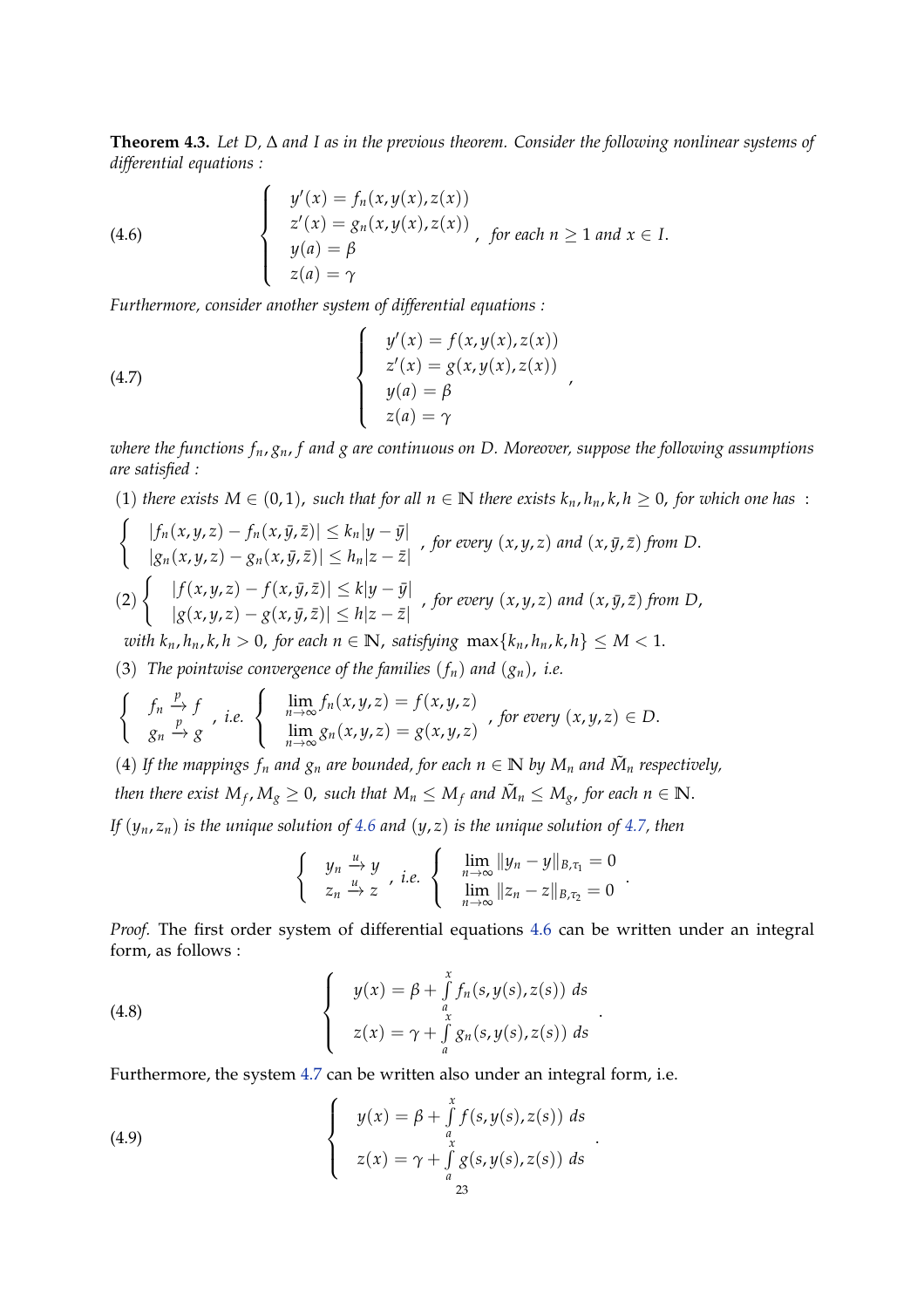Similar to the proof of Theorem [4.2,](#page-18-1) we define the operators  $T_n = (T_{n,1}, T_{n,2})$  and  $T = (T_1, T_2)$ , such that

$$
\begin{cases}\nT_{n,1}(y,z)(x) = \beta + \int_{a}^{x} f_n(s,y(s),z(s)) ds \\
T_{n,2}(y,z)(x) = \gamma + \int_{a}^{x} g_n(s,y(s),z(s)) ds\n\end{cases}\n\text{ and }\n\begin{cases}\nT_1(y,z)(x) = \beta + \int_{a}^{x} f(s,y(s),z(s)) ds \\
T_2(y,z)(x) = \gamma + \int_{a}^{x} g(s,y(s),z(s)) ds\n\end{cases}
$$

With the same notations as in the proof of Theorem [4.2,](#page-18-1) we define  $X_1 := C(I, \|\cdot\|_{B,\tau_1})$ ,  $X_2 :=$  $C(I, \| \cdot \|_{B,\tau_2})$  and  $X := X_1 \times X_2$ , respectively. Furthermore, one can consider the compact set  $\Delta$  as in the proof of the previous theorem and then there exists  $M_n$  and  $\tilde{M}_n$  for each *n* ∈ **N** and so, by property (4) we find  $M_f$  and  $M_g$ , such that  $|f_n(x,y,z)| ≤ M_n ≤ M_f$  and  $|g_n(x,y,z)| \leq \tilde{M}_n \leq M_g$ , for every  $(x,y,z) \in \Delta \subset D$ . Then, we can define  $h_1 := \min \left\{ \bar{a}, \frac{\bar{\beta}}{M_g} \right\}$ *M<sup>f</sup>* o and  $h_2 := \min \left\{ \bar{a}, \frac{\bar{\gamma}}{M} \right\}$ *M<sup>g</sup>*  $\}$ . Furthermore, based on  $h_1$  and  $h_2$ , one can define  $S_1$ ,  $S_2$  and *S* as in the proof of the previous theorem. Then, by assumptions (1) and (2), applying Theorem [4.2,](#page-18-1)

we get that

there exists and is unique  $(y_n, z_n)$  solution for the system [4.6](#page-22-0)

there exists and is unique  $(y, z)$  solution for the system [4.7](#page-22-1),

where  $y_n$  and  $y$  are from  $S_1$  and  $z_n$ ,  $z$  are from  $S_2$ . Also, we observe that  $T_n$ ,  $T: S \to S$ ,  $T_{n,1}$ :  $S \rightarrow S_1$  and  $T_{n,2}: S \rightarrow S_2$ . So, taking  $(y, z) \in S$  an arbitrary element (we use the same notation as the unique solution of the system [4.7](#page-22-1) since it lies no confusion) and  $x \in [a - h_1, a + h_1]$ , for each  $n \geq 1$ , it follows that

$$
[T_{n,1}(y,z)(x) - T_1(y,z)(x)] = \int_a^x [f_n(t,y(t),z(t)) - f(t,y(t),z(t))] dt
$$

Now, since  $f_n \stackrel{p}{\to} f$  and  $|f_n| \leq M_f$ , by Lebesgue dominated convergence theorem, it follows that

$$
\lim_{n\to\infty} |T_{n,1}(y,z)(x) - T_1(y,z)(x)| = 0.
$$

This is equivalent to : for every  $\varepsilon_1 > 0$  and for every  $x \in [a - h_1, a + h_1]$ , there exists  $N_1 \ge 0$ , such that for all  $n \geq N_1$ , one has  $|T_{n,1}(y, z)(x) - T_1(y, z)(x)| < \varepsilon_1$ . In a similar way, for  $T_{n,2}$ , we get

$$
[T_{n,2}(y,z)(x) - T_2(y,z)(x)] = \int_a^x [g_n(t,y(t),z(t)) - g(t,y(t),z(t))] dt
$$

Now, since  $g_n \stackrel{p}{\to} g$  and  $|g_n| \leq M_g$ , by Lebesgue dominated convergence theorem, it follows that

$$
\lim_{n\to\infty} |T_{n,2}(y,z)(x) - T_2(y,z)(x)| = 0.
$$

This is equivalent to : for every  $\varepsilon_2 > 0$  and for every  $x \in [a - h_2, a + h_2]$ , there exists  $N_2 \ge 0$ , such that for all  $n \geq N_2$ , one has  $|T_{n,2}(y,z)(x) - T_2(y,z)(x)| < \varepsilon_2$ .

This means that  $T_{n,1}(y,z) \stackrel{p}{\to} T_1(y,z)$  and  $T_{n,2}(y,z) \stackrel{p}{\to} T_2(y,z)$ , where we have the usual pointwise convergence. Furthermore, we show that the family  $(T_{n,1}(y, z))$  is uniformly equicontinuous in the classical sense, i.e. for every  $\varepsilon_1 > 0$ , there exists  $\delta_1 = \delta_1(\varepsilon_1) > 0$ , such that for each  $n \in \mathbb{N}$  and for every  $x, \bar{x} \in [a - h_1, a + h_1]$  satisfying  $d(x, \bar{x}) < \delta_1$ , we must have that  $|T_{n,1}(y,z)(x) - T_{n,1}(y,z)(\bar{x})| < \varepsilon_1$ . Moreover, since  $|T_{n,1}(y,z)(x) - T_{n,1}(y,z)(\bar{x})| \le M_f |x - \bar{x}| <$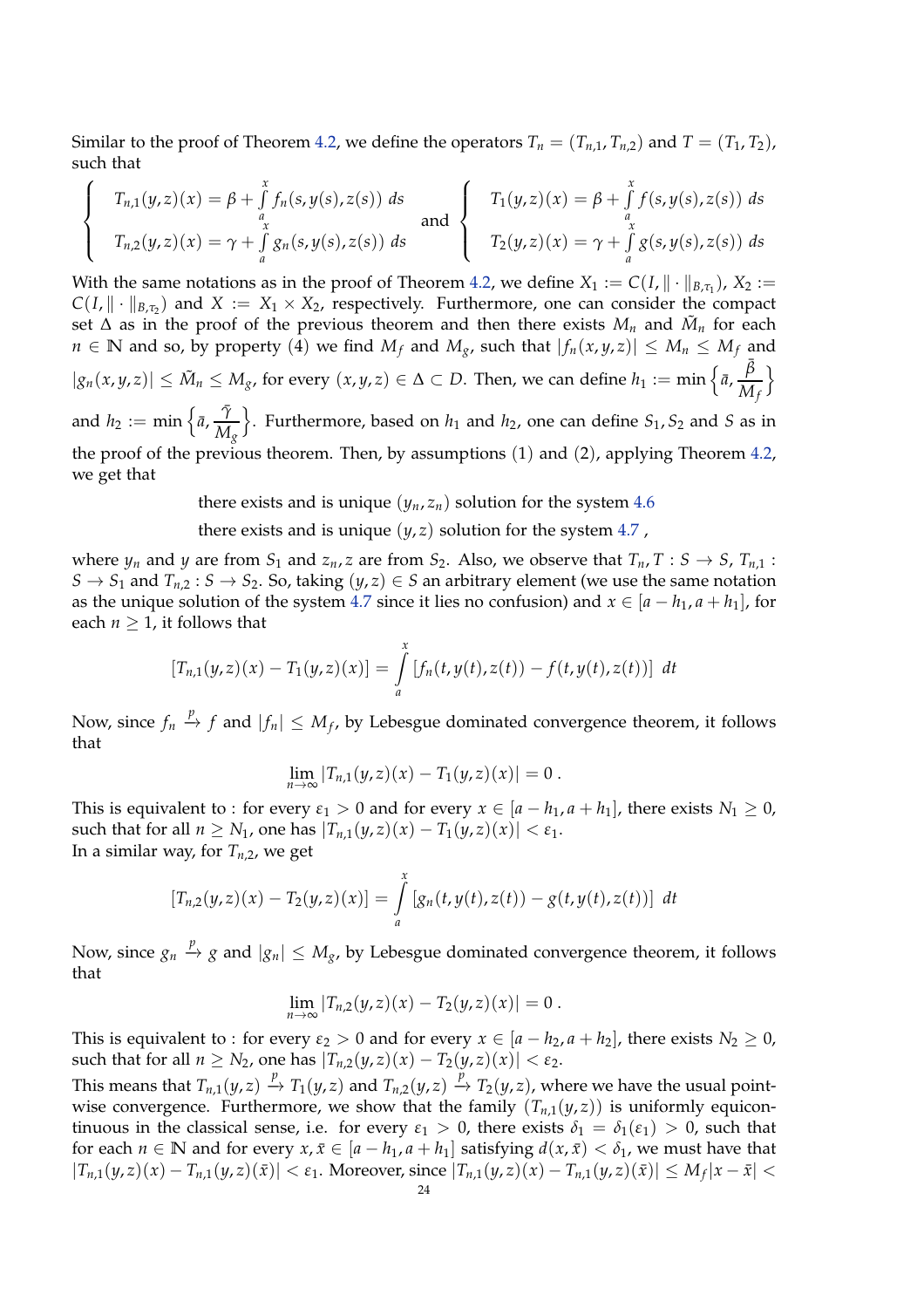$\delta_1 M_f$ , we can easily choose  $\delta_1 := \frac{\varepsilon_1}{M}$  $\frac{c_1}{M_f}$ .

In a similar manner, we show that the family  $(T_{n,2}(y, z))$  is also uniformly equicontinuous in the classical sense, i.e. for every  $\varepsilon_2 > 0$ , there exists  $\delta_2 = \delta_2(\varepsilon_2) > 0$ , such that for each  $n \in \mathbb{N}$  and for every  $x, \bar{x} \in [a - h_2, a + h_2]$  satisfying  $d(x, \bar{x}) < \delta_2$ , we must have that  $|T_{n,2}(y,z)(x)-T_{n,2}(y,z)(\bar{x})|<\varepsilon_2$ . Moreover, since  $|T_{n,2}(y,z)(x)-T_{n,2}(y,z)(\bar{x})|\leq M_{\mathcal{S}}|x-\bar{x}|<\varepsilon_2$  $\delta_2 M_g$ , we can easily choose  $\delta_2 := \frac{\varepsilon_2}{M}$  $\frac{Z_2}{M_g}$ . At the same time, we have the following :

$$
\begin{cases}\nT_{n,1}(y,z) \xrightarrow{p} T_1(y,z) \\
(T_{n,1}(y,z)) \text{ uniformly equicontinuous, so it is also equicontinuous.} \n\end{cases}
$$

and by Arzela-Ascoli theorem, we find that  $T_{n,1}(y,z) \stackrel{u}{\to} T_1(y,z)$ , for each  $(y,z) \in S$  where the uniform convergence is on  $I_1 := [a - h_1, a + h_1]$ . In a similar way, we find that

$$
\begin{cases}\nT_{n,2}(y,z) \xrightarrow{p} T_2(y,z) \\
(T_{n,2}(y,z)) \text{ equicontinuous}\n\end{cases}
$$

and by Arzela-Ascoli theorem, we find that  $T_{n,2}(y,z) \stackrel{u}{\rightarrow} T_2(y,z)$ , for each  $(y,z) \in S$  where the uniform convergence is on  $I_2 := [a - h_2, a + h_2]$ .

This equivalent to the fact that for each  $(y, z) \in S$  and for  $\varepsilon_1 > 0$ , there exists  $N_1 = N_1(\varepsilon_1, y, z) \geq$ 0, such that for every  $n \geq N_1$ , we have that  $|T_{n,1}(y,z)(x) - T_1(y,z)(x)| < \varepsilon_1$ . At the same time  $|T_{n,1}(y,z)(x) - T_1(y,z)(x)| < \varepsilon_1$  implies that  $|T_{n,1}(y,z)(x) - T_1(y,z)(x)|e^{-\tau_1(x-(a-\bar{a}))} < \varepsilon_1$ . So, taking the maximum when  $x \in [a - h_1, a + h_1]$ , we find that

$$
||T_{n,1}(y,z)-T_1(y,z)||_{B,\tau_1}\leq \varepsilon_1.
$$

So, this implies that

$$
T_{n,1} \stackrel{p}{\rightarrow} T_1
$$
, where the pointwise convergence is on *S*.

In an analogous way, we have that for each  $(y, z) \in S$  and for  $\varepsilon_2 > 0$ , there exists  $N_2 =$ *N*<sub>2</sub>( $\varepsilon$ <sub>2</sub>, *y*, *z*) ≥ 0, such that for every *n* ≥ *N*<sub>2</sub>, we have that  $|T_{n,2}(y, z)(x) - T_2(y, z)(x)| < \varepsilon$ <sub>2</sub>. At the same time  $|T_{n,2}(y,z)(x)-T_2(y,z)(x)|<\varepsilon_2$  implies that  $|T_{n,2}(y,z)(x)-T_2(y,z)(x)|e^{-\tau_2(x-(a-\bar a))}<$ *ε*<sub>2</sub>. So, taking the maximum when  $x \in [a - h_2, a + h_2]$ , we find that

$$
||T_{n,2}(y,z)-T_2(y,z)||_{B,\tau_2}\leq \varepsilon_2.
$$

So, this implies that

 $T_{n,2} \stackrel{p}{\rightarrow} T_2$ , where the pointwise convergence is on *S*.

Now, it is time to show that  $T_n \stackrel{p}{\rightarrow} T$  with respect to the Banach algebra  $\mathbb{R}^2$ . For example, taking  $c = (\varepsilon_1, \varepsilon_2) \in \mathbb{R}^2$  arbitrary, with  $\varepsilon_1, \varepsilon_2 > 0$  and taking  $(y, z) \in S$  also arbitrary, then there exists *N* = max $\{N_1, N_2\}$  that depends on *c*, *y* and *z*, with *N*  $\geq$  0, such that for all *n*  $\geq$  *N*, we have that

$$
\begin{cases} & \|T_{n,1}(y,z)-T_1(y,z)\|_{B,\tau_1} \leq \varepsilon_1 \\ & \|T_{n,2}(y,z)-T_2(y,z)\|_{B,\tau_2} \leq \varepsilon_2 \end{cases}.
$$

This means that

$$
\begin{cases} & (\|T_{n,1}(y,z)-T_1(y,z)\|_{B,\tau_1}, \|T_{n,2}(y,z)-T_2(y,z)\|_{B,\tau_2}) \preceq (\varepsilon_1,\varepsilon_2) \Leftrightarrow \\ & d(T_n(y,z),T(y,z)) = d((T_{n,1}(y,z),T_{n,2}(y,z)),(T_1(y,z),T_2(y,z))) \preceq c \end{cases}.
$$